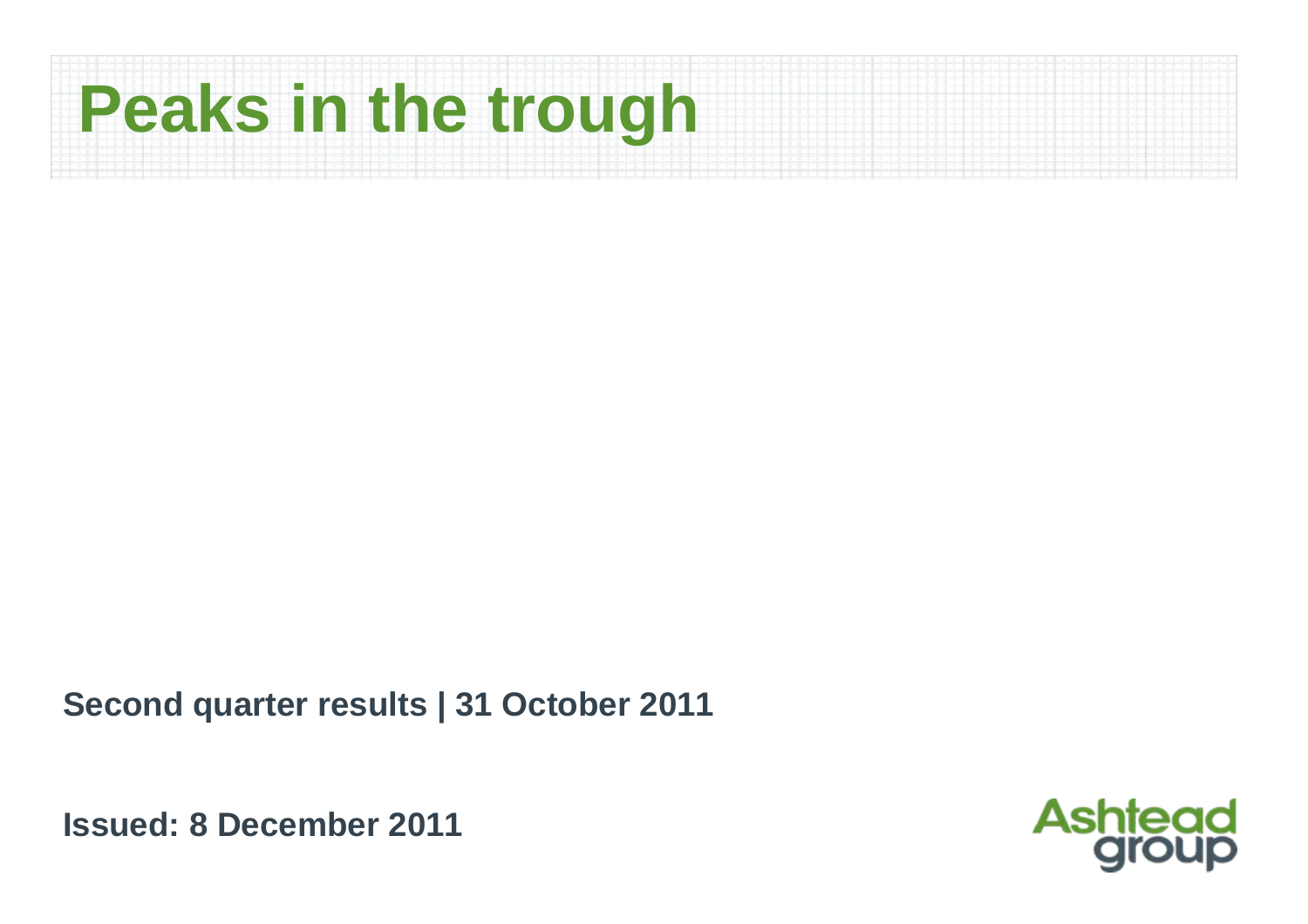# **Legal notice**

This presentation has been prepared to inform investors and prospective investors in the secondary markets about the Group and does not constitute an offer of securities or otherwise constitute an invitation or inducement to any person to underwrite, subscribe for or otherwise acquire securities in Ashtead Group plc or any of its subsidiary companies.

The presentation contains forward looking statements which are necessarily subject to risks and uncertainties because they relate to future events. Our business and operations are subject to a variety of risks and uncertainties, many of which are beyond our control and, consequently, actual results may differ materially from those projected by any forward looking statements.

Some of the factors which may adversely impact some of these forward looking statements are discussed in the Principal Risks and Uncertainties section on pages 26–27 of the Group's Annual Report and Accounts for the year ended 30 April 2011 and in the unaudited results for the second quarter ended 31 October 2011 under "Current trading and outlook" and "Principal risks and uncertainties". Both these reports may be viewed on the Group's website at **www.ashteadgroup.com**

This presentation contains supplemental non-GAAP financial and operating information which the Group believes provides valuable insight into the performance of the business. Whilst this information is considered as important, it should be viewed as supplemental to the Group's financial results prepared in accordance with International Financial Reporting Standards and not as a substitute for them.

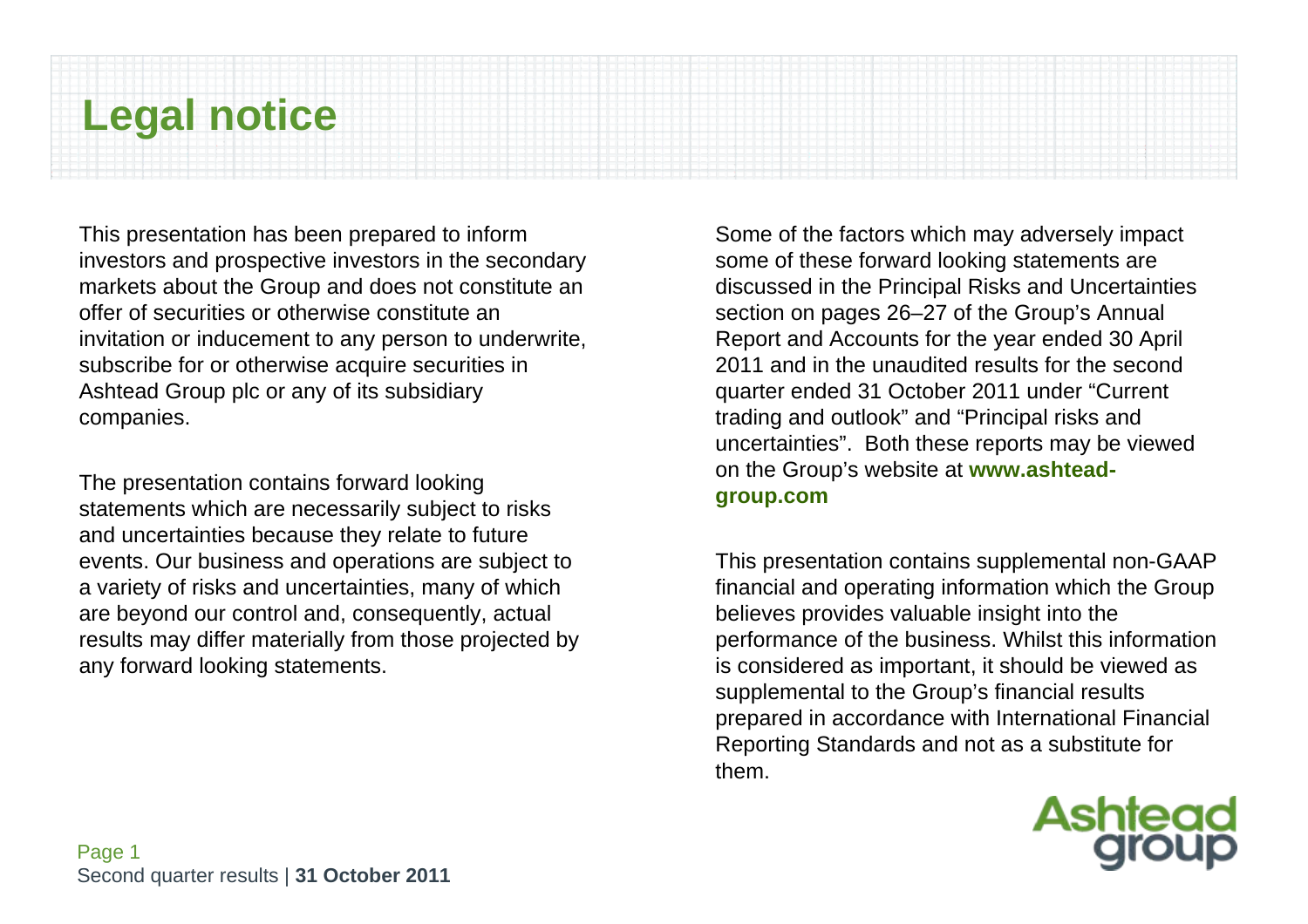

- ●Record H1 pre tax profit of £84m (2010 : £30m)
- ●Benefiting from trend to rental and market share gains
- $\bullet$  Top line growth and efficiency savings have resulted in US Q2 EBITDA margins of 39% (2010 : 35%) and RoI of 17%\* (2010 : 10%)
- ● Good execution of cyclical fleet investment strategy and operational improvements have maximised the opportunity
- ●Strong balance sheet – debt leverage reduced despite significant fleet investment
- ●Availability of \$574m for ongoing investment
- ●Results already in line with previous records with cyclical recovery still to come
- ●Interim dividend raised by 7.5% to 1.0p per share
- ●We now anticipate a full year profit substantially ahead of our earlier expectations

\* excluding goodwill

Page 2 Second quarter results | **31 October 2011**

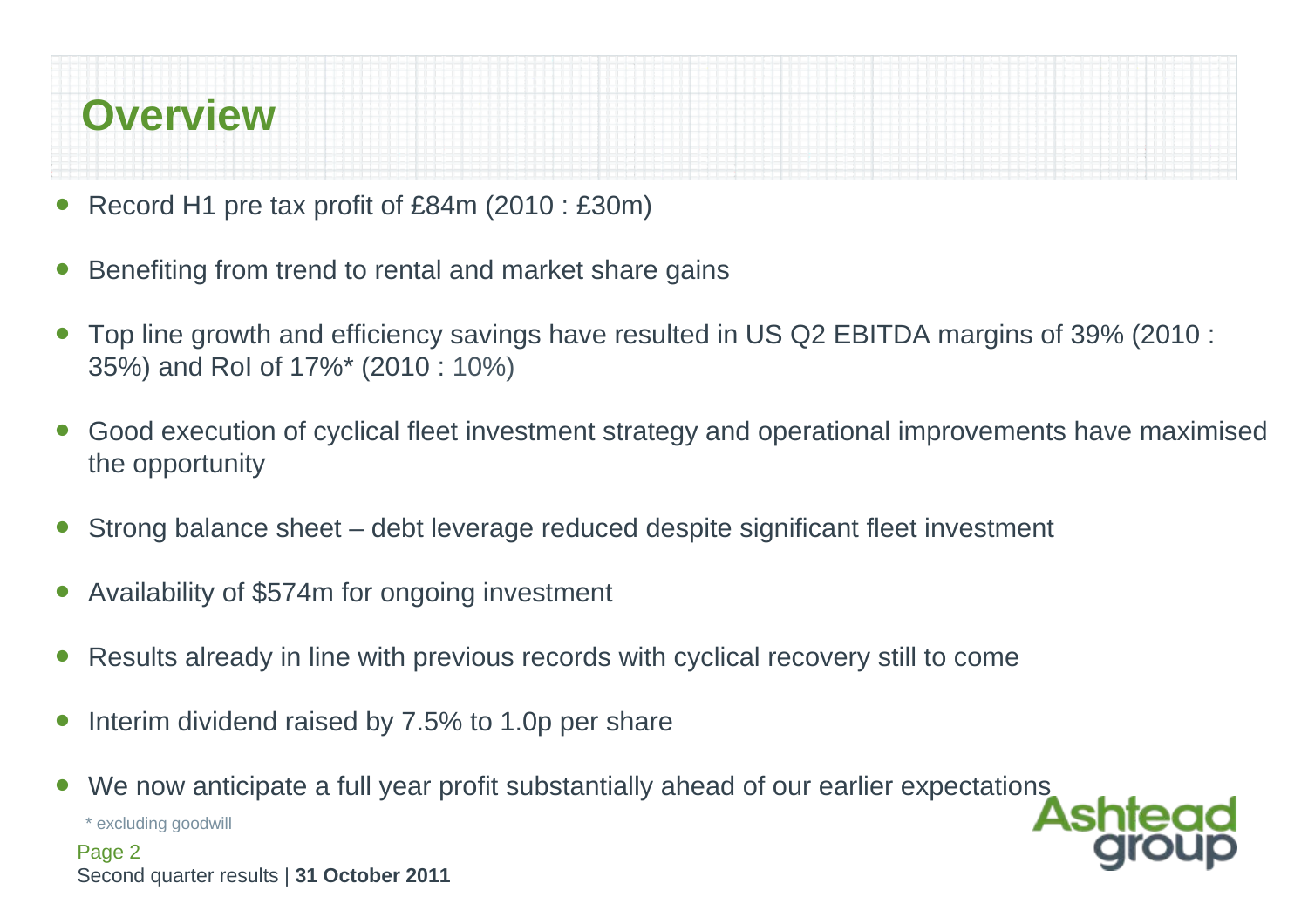# **Ian Robson Finance director**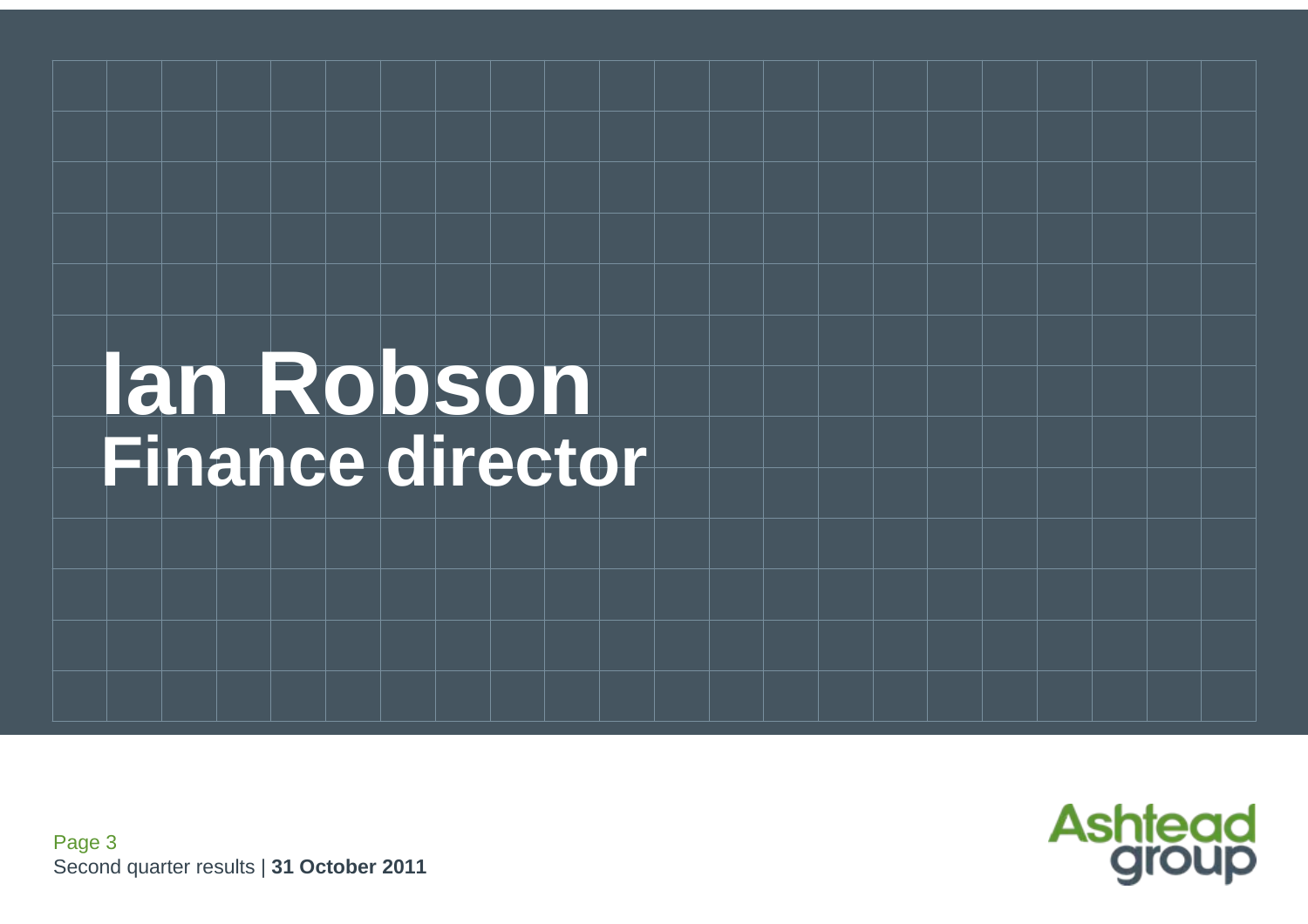# **Q2 Group revenue and profit**

|                                           | Q2          |               |        |                     |
|-------------------------------------------|-------------|---------------|--------|---------------------|
|                                           |             | 2010          | 2011   |                     |
| $(\text{Em})$                             | As reported | At 2011 rates | Actual | change <sup>1</sup> |
| <b>Revenue</b>                            | 245         | 241           | 307    | $+27%$              |
| - of which rental                         | 222         | 218           | 273    | $+25%$              |
| <b>Operating costs</b>                    | (163)       | (161)         | (194)  | $+20%$              |
| <b>EBITDA</b>                             | 82          | 80            | 113    | $+40%$              |
| Depreciation                              | (46)        | (45)          | (50)   | $+8%$               |
| <b>Operating profit</b>                   | 36          | 35            | 63     | +83%                |
| Net interest                              | (18)        | (17)          | (12)   | $-24%$              |
| <b>Profit before tax and amortisation</b> | 18          | 18            | 51     | +186%               |
|                                           |             |               |        |                     |
| Earnings per share (p)                    | 2.3         | 2.3           | 6.4    | $+185%$             |
|                                           |             |               |        |                     |
| <b>Margins</b>                            |             |               |        |                     |
| $-EBITDA$                                 | 33%         | 33%           | 37%    |                     |
| - Operating profit                        | 14%         | 14%           | 21%    |                     |

<sup>1</sup> At constant exchange rates

 $2$  The results in the table above are the Group's underlying results and are stated before exceptionals, intangible amortisation and fair value remeasurements

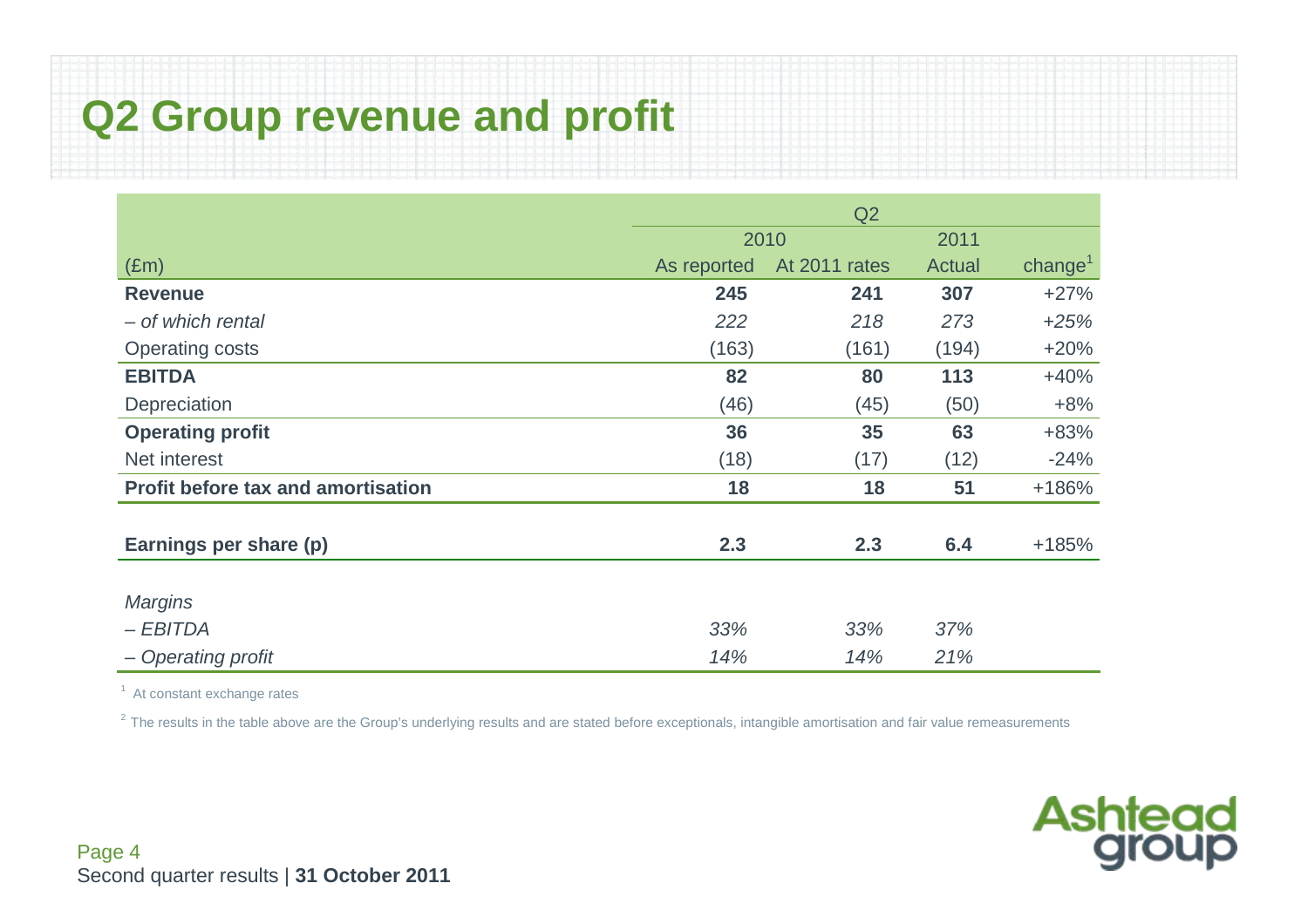# **H1 group revenue and profit**

|                                           | H1          |               |                     |                     |  |
|-------------------------------------------|-------------|---------------|---------------------|---------------------|--|
|                                           |             | 2010          | 2011                |                     |  |
| $(\text{Em})$                             | As reported | At 2011 rates | <b>Actual rates</b> | change <sup>1</sup> |  |
| <b>Revenue</b>                            | 484         | 464           | 575                 | $+24%$              |  |
| - of which rental                         | 441         | 423           | 517                 | $+22%$              |  |
| <b>Operating costs</b>                    | (324)       | (311)         | (368)               | $+19%$              |  |
| <b>EBITDA</b>                             | 160         | 153           | 207                 | $+35%$              |  |
| Depreciation                              | (94)        | (90)          | (97)                | $+7%$               |  |
| <b>Operating profit</b>                   | 66          | 63            | 110                 | $+75%$              |  |
| Net interest                              | (36)        | (35)          | (26)                | $-26%$              |  |
| <b>Profit before tax and amortisation</b> | 30          | 28            | 84                  | $+197%$             |  |
|                                           |             |               |                     |                     |  |
| Earnings per share (p)                    | 3.9         | 3.6           | 10.7                | +196%               |  |
|                                           |             |               |                     |                     |  |
| <b>Margins</b>                            |             |               |                     |                     |  |
| $-EBITDA$                                 | 33%         | 33%           | 36%                 |                     |  |
| - Operating profit                        | 14%         | 13%           | 19%                 |                     |  |

<sup>1</sup> At constant exchange rates

<sup>2</sup> The results in the table above are the Group's underlying results and are stated before exceptionals, intangible amortisation and fair value remeasurements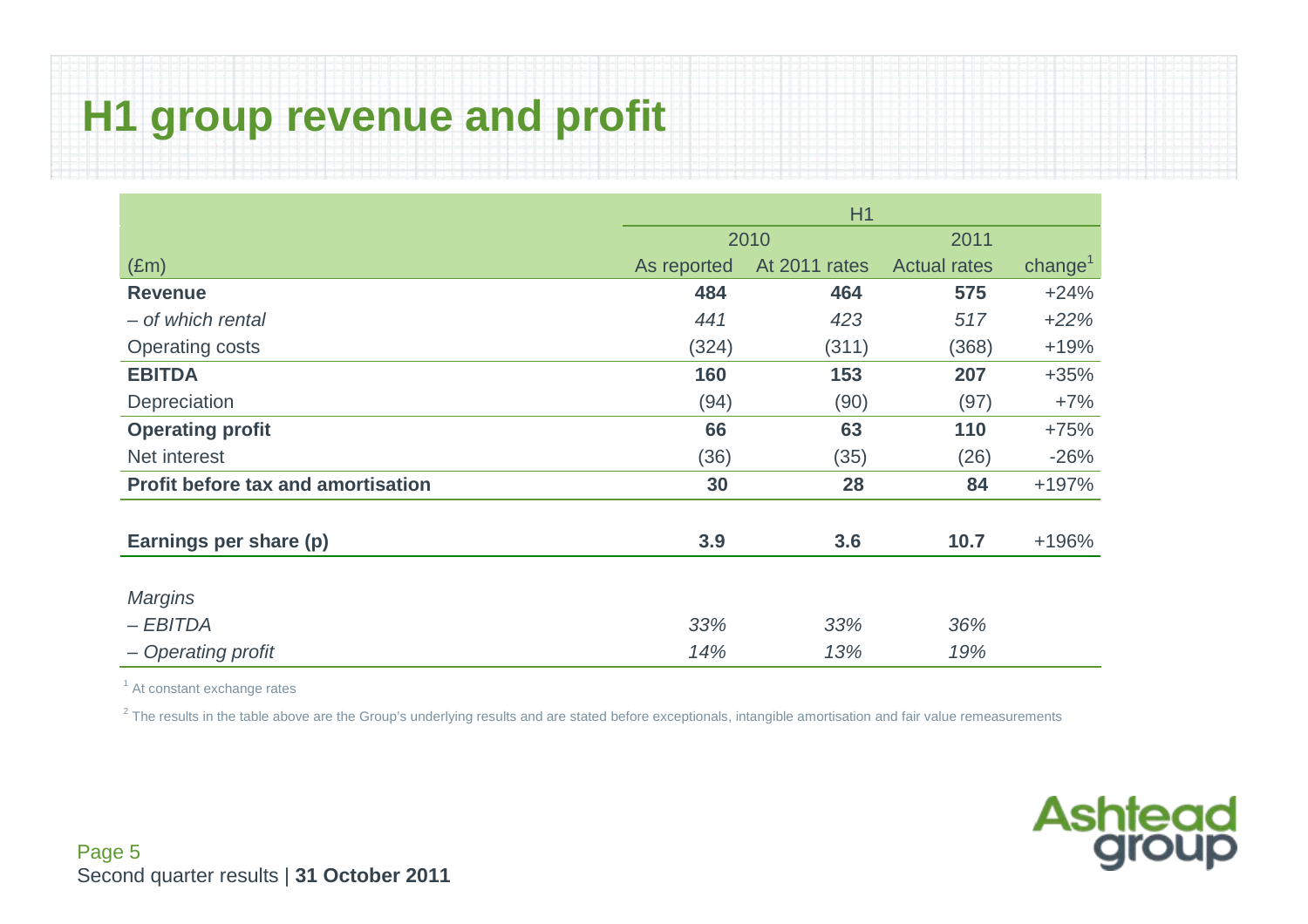# **H1 divisional results – Sunbelt**



|                     | <b>Revenue bridge</b> |       |  |  |
|---------------------|-----------------------|-------|--|--|
|                     | <b>Change</b>         | \$m\$ |  |  |
| 2010 rental revenue |                       | 557   |  |  |
| Change - Volume     | $+12%$                | 68    |  |  |
| - Yield             | $+7%$                 | 45    |  |  |
| Empire              |                       | 24    |  |  |
| 2011 rental revenue | $+25%$                | 694   |  |  |
| Sales revenue       |                       | 82    |  |  |
| 2011 total revenue  | $+26%$                | 776   |  |  |

|                                            | <b>EBITDA</b> bridge |       |  |  |
|--------------------------------------------|----------------------|-------|--|--|
|                                            | <b>Change</b>        | \$m\$ |  |  |
| 2010 EBITDA                                |                      | 212   |  |  |
| Rental revenue increase*                   | $+20%$               | 113   |  |  |
| Operating cost increase                    | $+11%$               | (37)  |  |  |
| Increase in profit on sale of fixed assets |                      | 8     |  |  |
| 2011 EBITDA                                | $+39%$               | 296   |  |  |

\*excluding Empire's largely "pass through" erection and dismantling labour billings

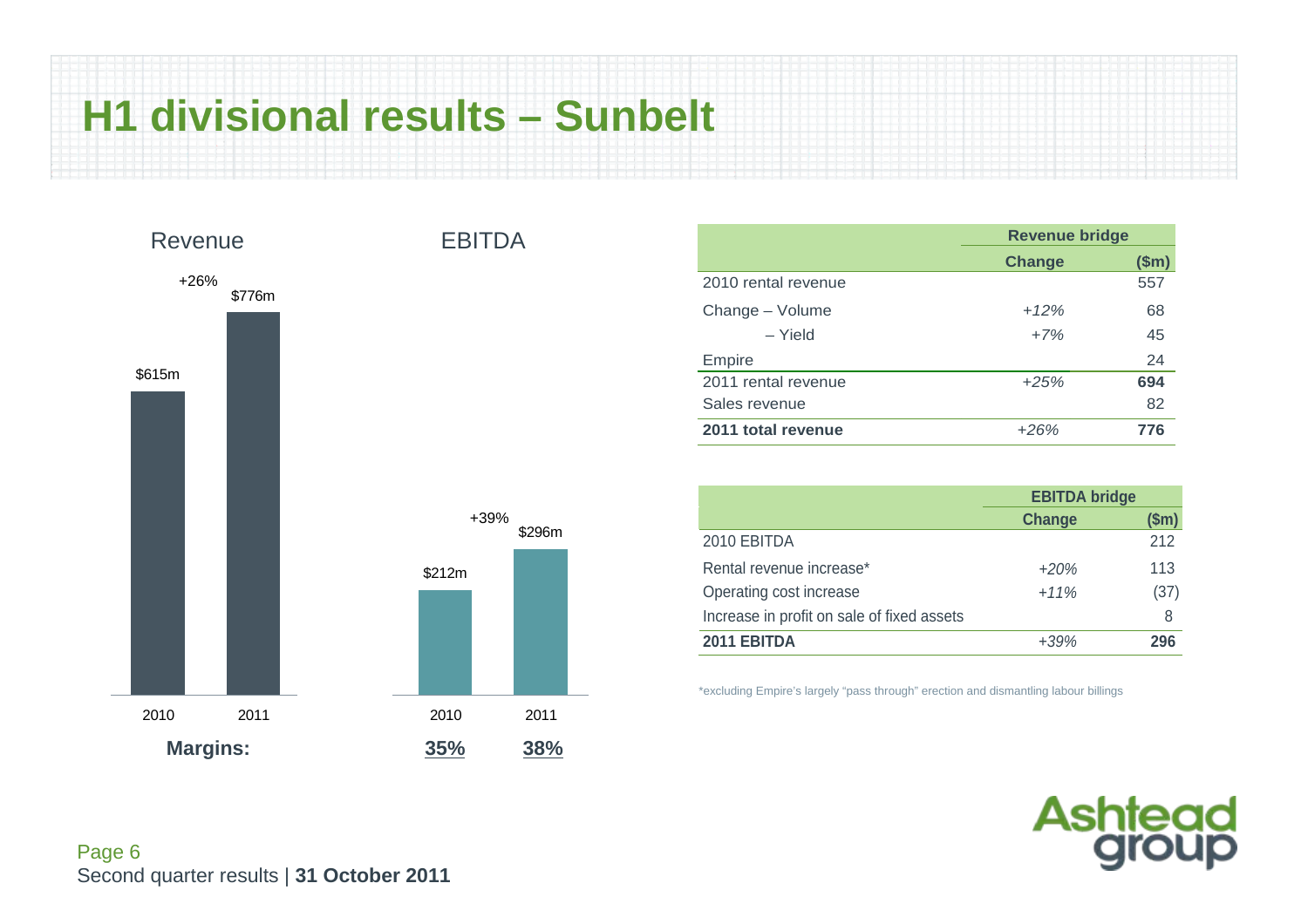# **H1 divisional results – A-Plant**

£26m



|                     | <b>Revenue bridge</b> |                |  |  |
|---------------------|-----------------------|----------------|--|--|
|                     | Change                | $(\text{Em})$  |  |  |
| 2010 rental revenue |                       | 77             |  |  |
| Change - Volume     | $+2\%$                | 3              |  |  |
| - Yield             | $+6%$                 | $\overline{4}$ |  |  |
| Other               |                       | $\overline{2}$ |  |  |
| 2011 rental revenue | $+11%$                | 86             |  |  |
| Sales revenue       |                       | 8              |  |  |
| 2011 total revenue  | $+14%$                | 94             |  |  |

|                          | <b>EBITDA bridge</b> |               |  |  |
|--------------------------|----------------------|---------------|--|--|
|                          | <b>Change</b>        | $(\text{Em})$ |  |  |
| 2010 EBITDA              |                      | 24            |  |  |
| Rental revenue increase* | $+11%$               |               |  |  |
| Operating cost increase  | $+13%$               | (5)           |  |  |
| 2011 EBITDA              | $+7%$                | 26            |  |  |

\*excluding largely "pass through" re-rental revenue increase

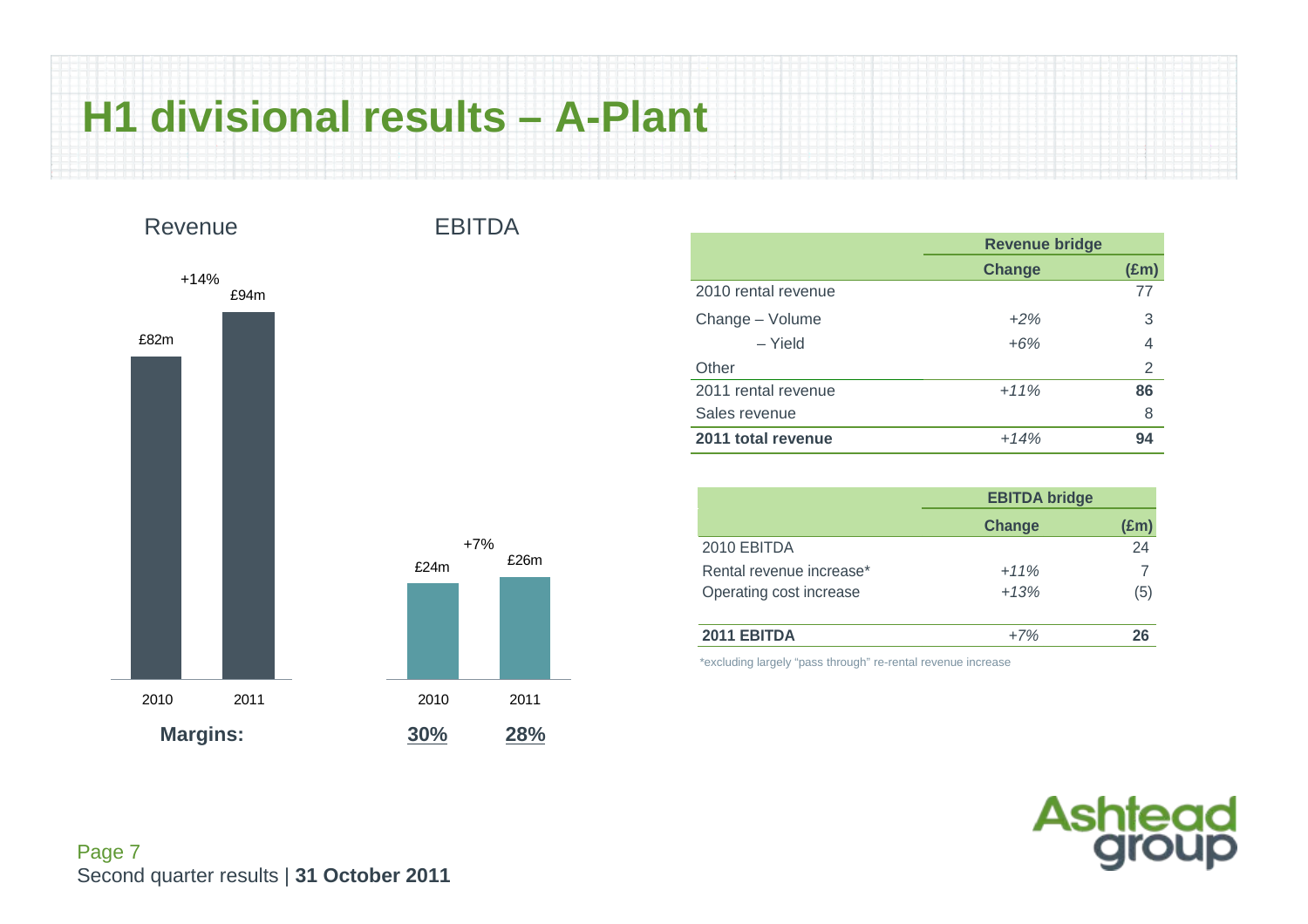# **Cash flow Significant reinvestment in our rental fleet**

| $(\text{Em})$                                | <b>H1</b><br>2010 | <b>H1</b><br>2011 | <b>Change</b> |
|----------------------------------------------|-------------------|-------------------|---------------|
| <b>EBITDA</b> before exceptional items       | 160               | 207               | $+29%$        |
| Cash conversion ratio <sup>1</sup>           | 89.5%             | 83.7%             |               |
| Cash inflow from operations <sup>2</sup>     | 143               | 173               | $+21%$        |
| Payments for capital expenditure             | (96)              | (258)             | +169%         |
| Rental equipment and other disposal proceeds | 22                | 39                | $+81%$        |
|                                              | (74)              | (219)             |               |
| Interest and tax paid                        | (37)              | (27)              | $-27%$        |
| Exceptional costs paid                       | (2)               | (2)               |               |
| Cash generated from/(used in) operations     | 30                | (75)              | n/a           |
| Dividends paid                               | (10)              | (10)              |               |
| Reduction/(increase) in net debt             | 20                | (85)              |               |

<sup>1</sup> The ratio of net cash inflow from operations to  $EBITDA$ <sup> $2$ </sup> Before fleet changes and exceptionals

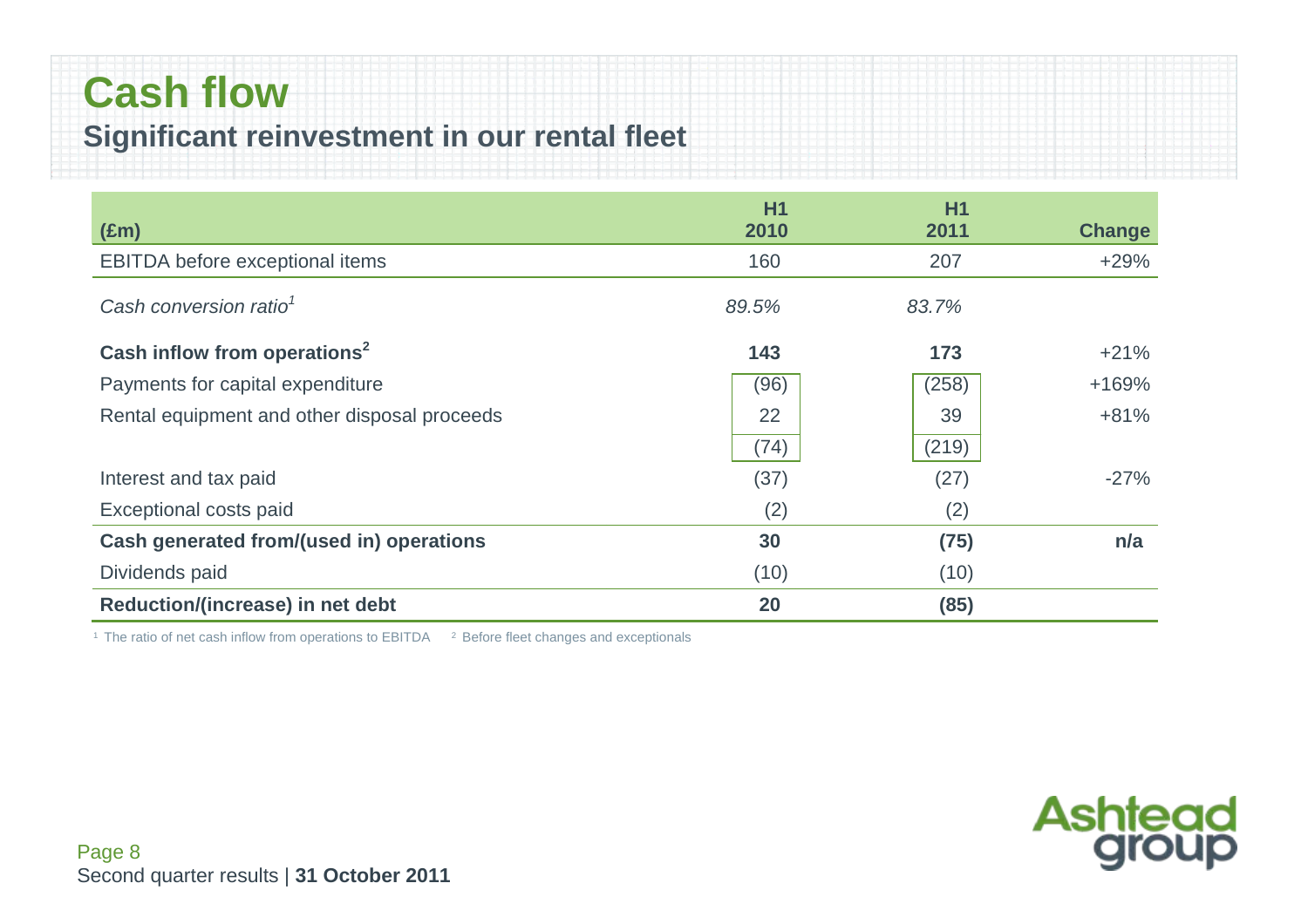# **Net debt and leverage**

**Net debt to EBITDA continues to reduce despite the high fleet investment**

|                                        | Oct  | Oct            |
|----------------------------------------|------|----------------|
| $(\text{Em})$                          | 2010 | 2011           |
| Net debt at 30 April                   | 829  | 776            |
| <b>Translation impact</b>              | (37) | 26             |
| Opening debt at closing exchange rates | 792  | 802            |
| Change from cash flows                 | (20) | 85             |
| Non-cash movements                     | 5    | $\overline{2}$ |
| Net debt at period end                 | 777  | 889            |
|                                        |      |                |
| Comprising:                            |      |                |
| First lien senior secured bank debt    | 350  | 573            |
| Second lien secured notes              | 492  | 336            |
| Finance lease obligations              | 3    | 3              |

Cash in hand  $(68)$   $(23)$ 

Net debt to EBITDA leverage (x) 2.9 2.7

**Total net debt** 777

#### **Interest**

889

Floating rate: 63% Fixed rate: 37%



Page 9 Second quarter results | **31 October 2011**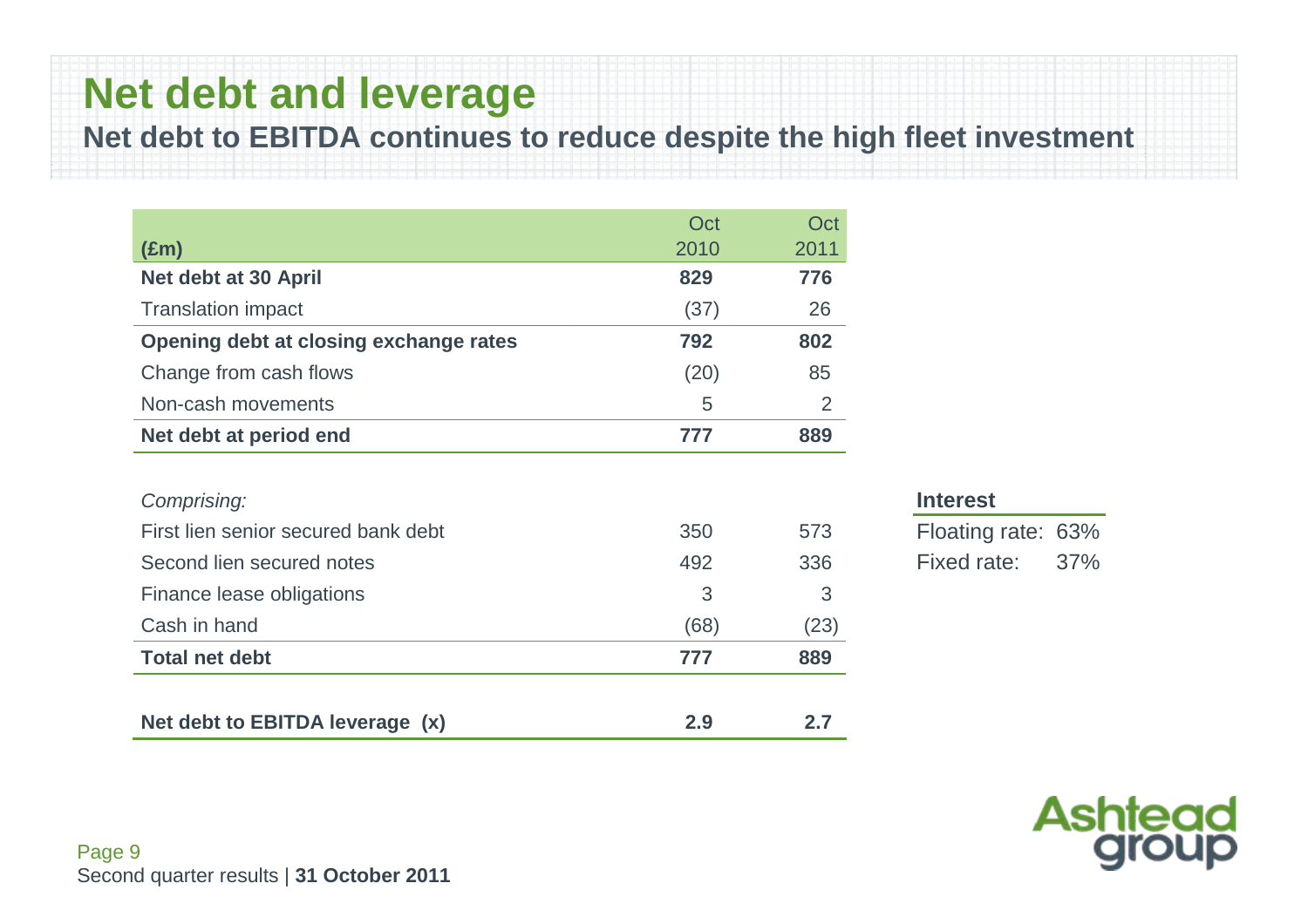# **Robust debt structure with substantial capacity to fund further growth**



- 4.6 year average remaining commitment
- No amortisation
- No financial monitoring covenants
	- whilst availability exceeds \$168m (Oct 2011 : \$574m)
- $\bullet$ Weighted average cost of debt:

| $ABL: LIBOR + 225bp$                     | 2.50%    |
|------------------------------------------|----------|
| Senior secured notes                     | $9.00\%$ |
| Amortisation of deferred financing costs | 0.30%    |
| <b>Weighted average interest cost</b>    | 5.30%    |

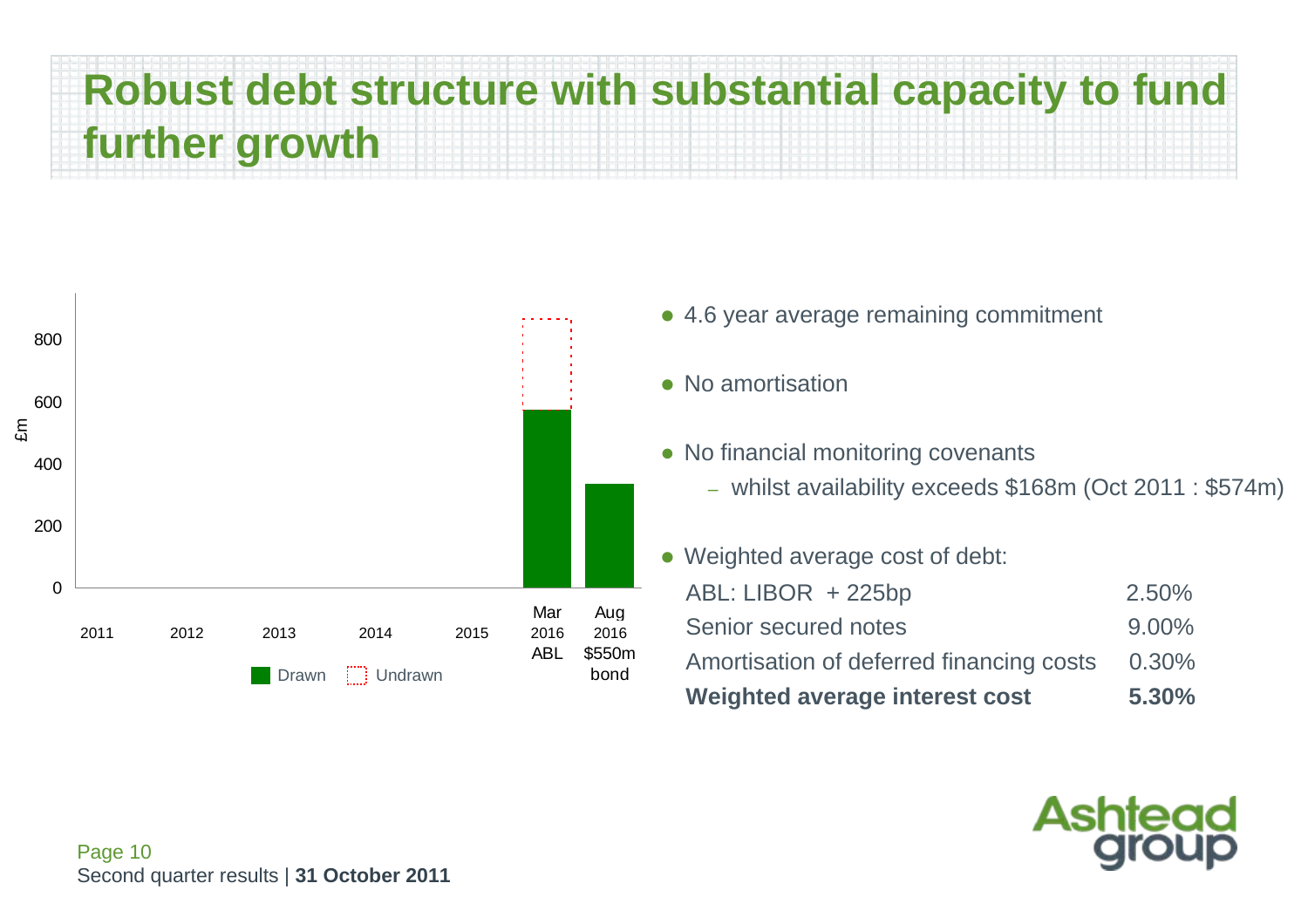# Geoff Drabble **Chief executive**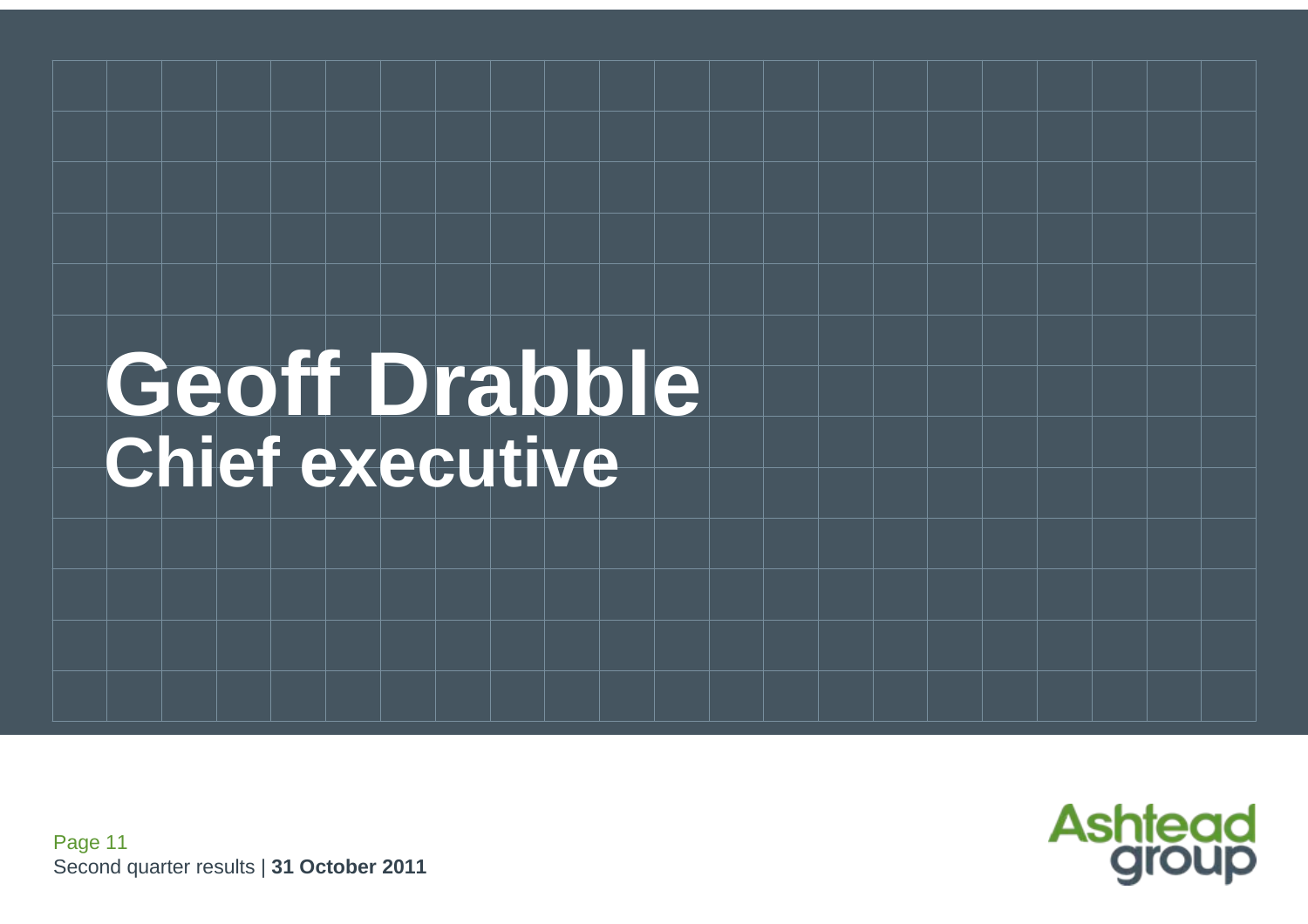# **Sunbelt – revenue drivers**

**More of the same but volume growth particularly notable**

#### **Average fleet on rent (\$m)**



#### **Year over year change in yield\***



 $2010$  2011

\* Yield excludes Empire's largely "pass through" erection and dismantling billings



Page 12 Second quarter results | **31 October 2011**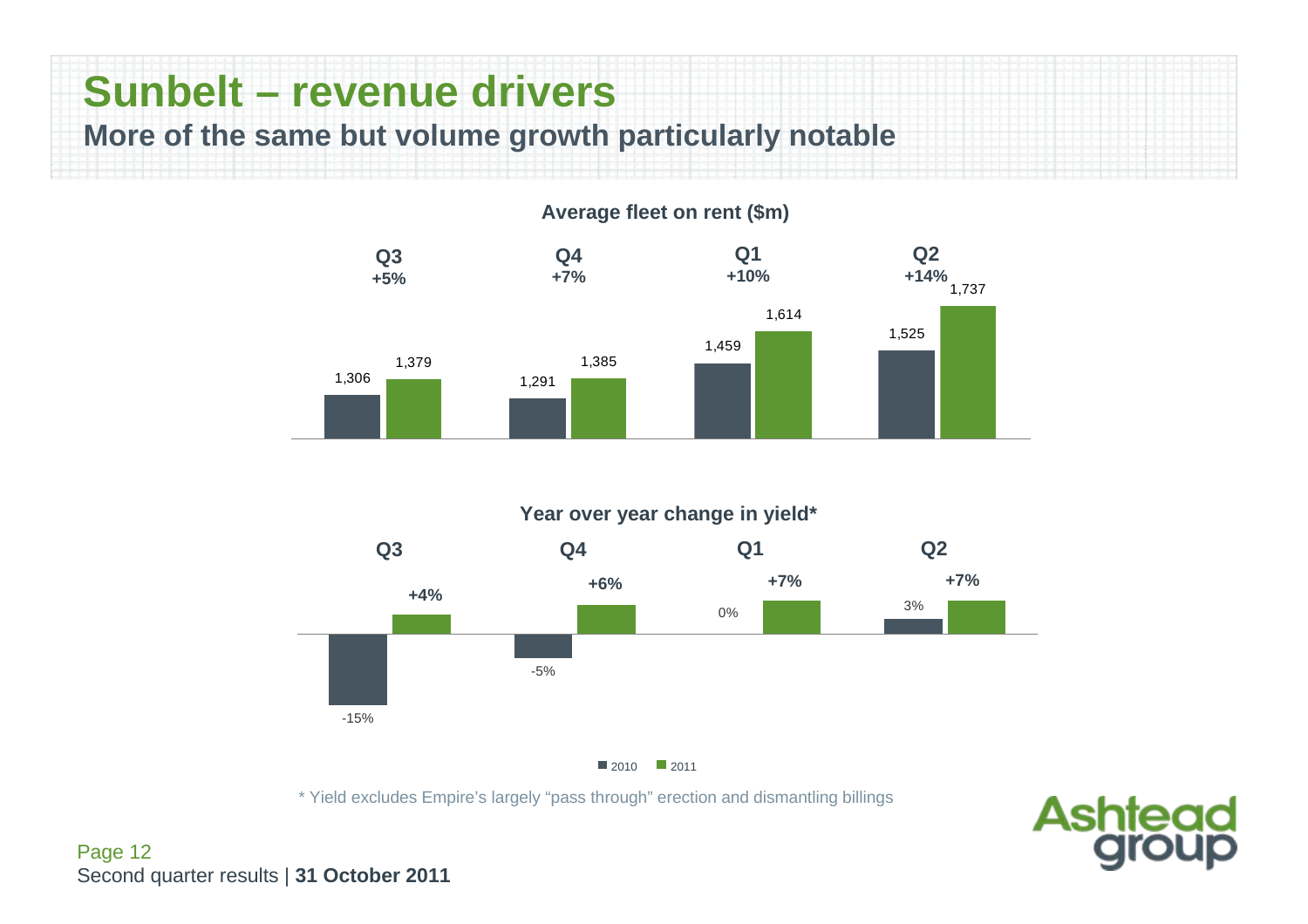# **End market is not driving extra volume Outlook is for the market to remain broadly flat**



Page 13 Second quarter results | **31 October 2011**

#### **US GDP growth**

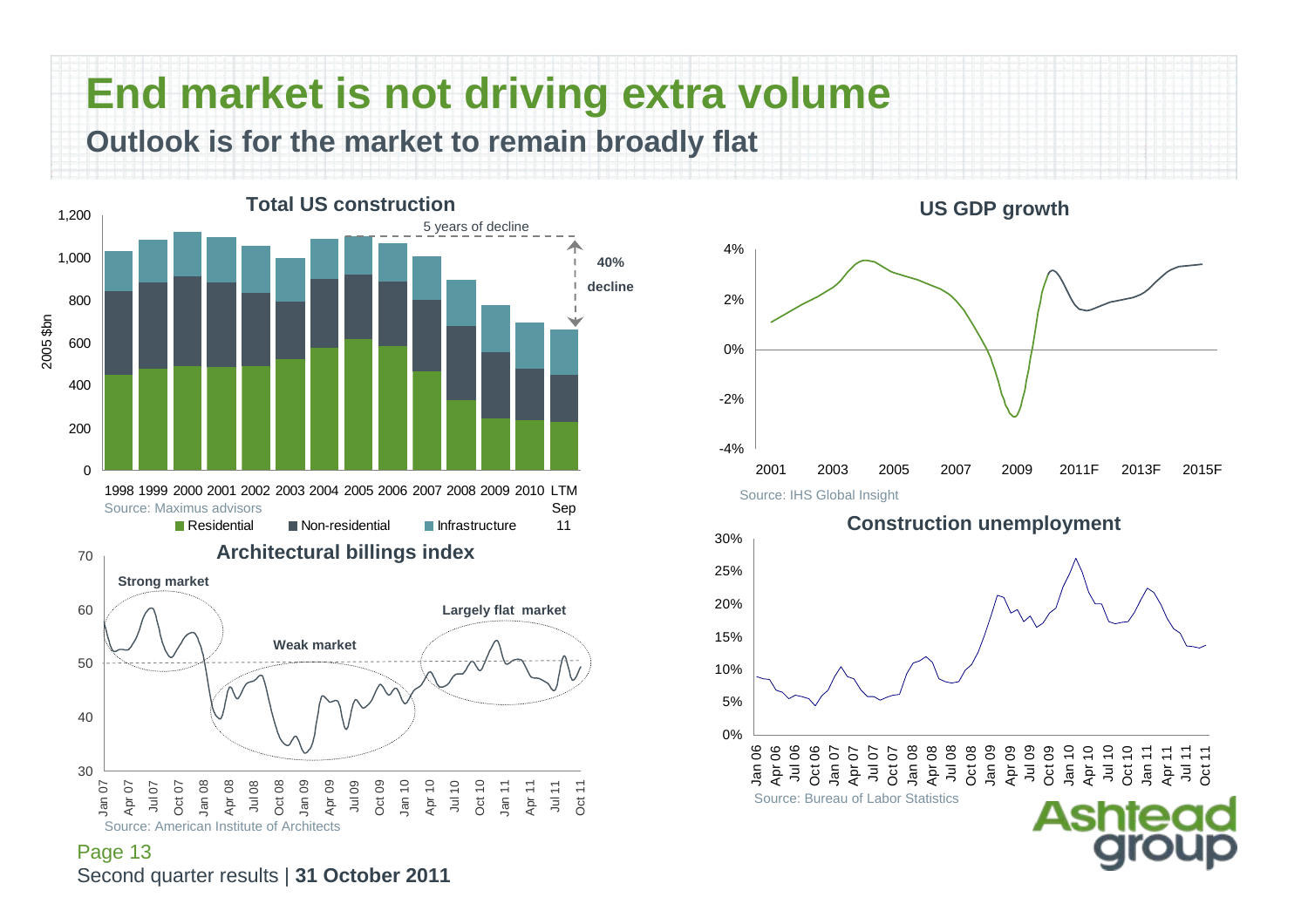# **Strong physical utilisation and second hand pricing suggest a continued shortage of quality equipment**



**Asht** 

Historically high utilisation despite 8% H1 fleet growth

Page 14 Second quarter results | **31 October 2011**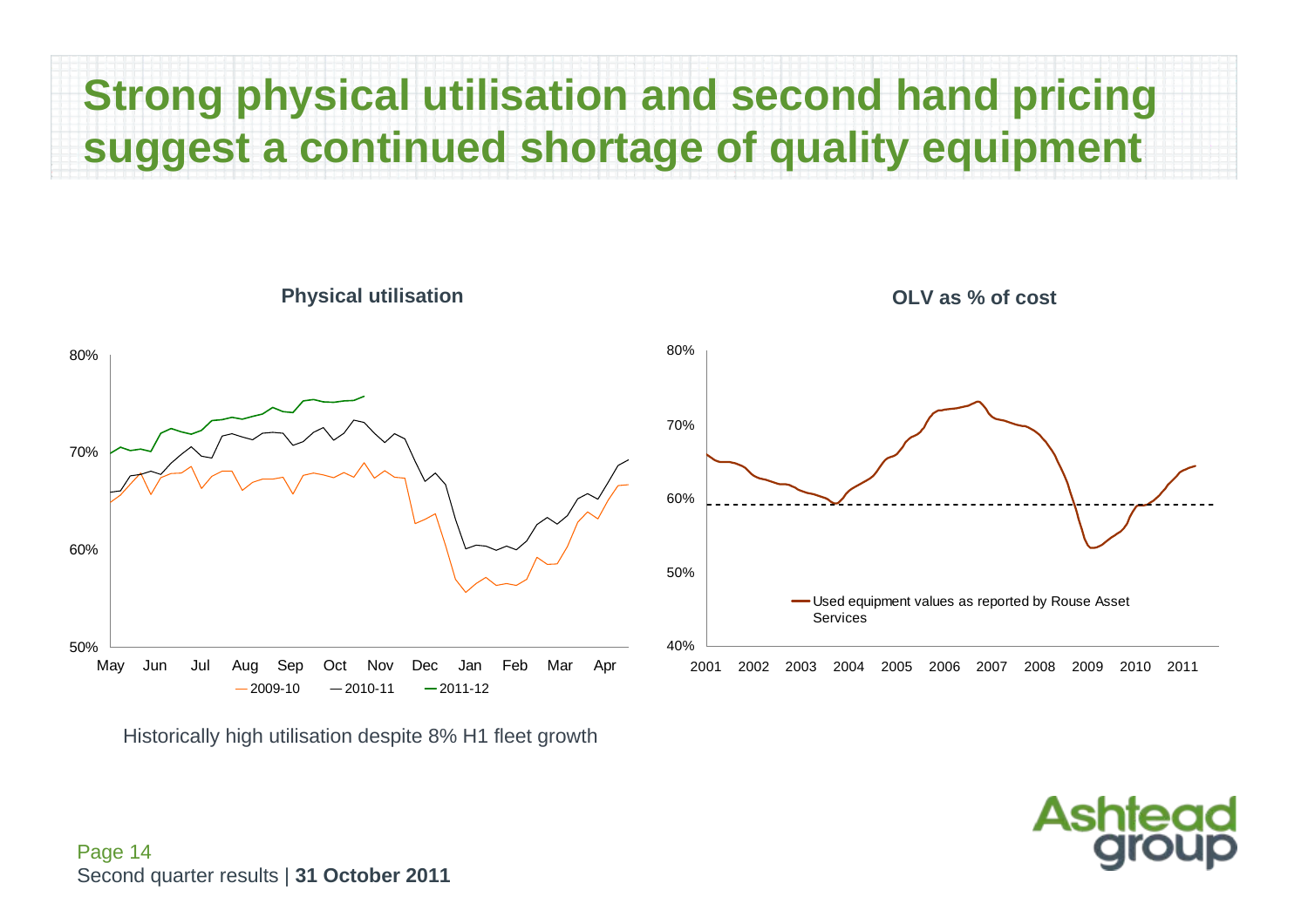## **Under investment by smaller competitors and customers will continue to provide opportunity Peak spend years now reaching end of useful economic life**



#### **Rental industry fleet investment**

- O **Data not available for contractors but spend profile will be the same!**
- O Lack of finance and uncertain demand are still restricting reinvestment by others
- 0 Manufacturers supply chain issues will create additional opportunities

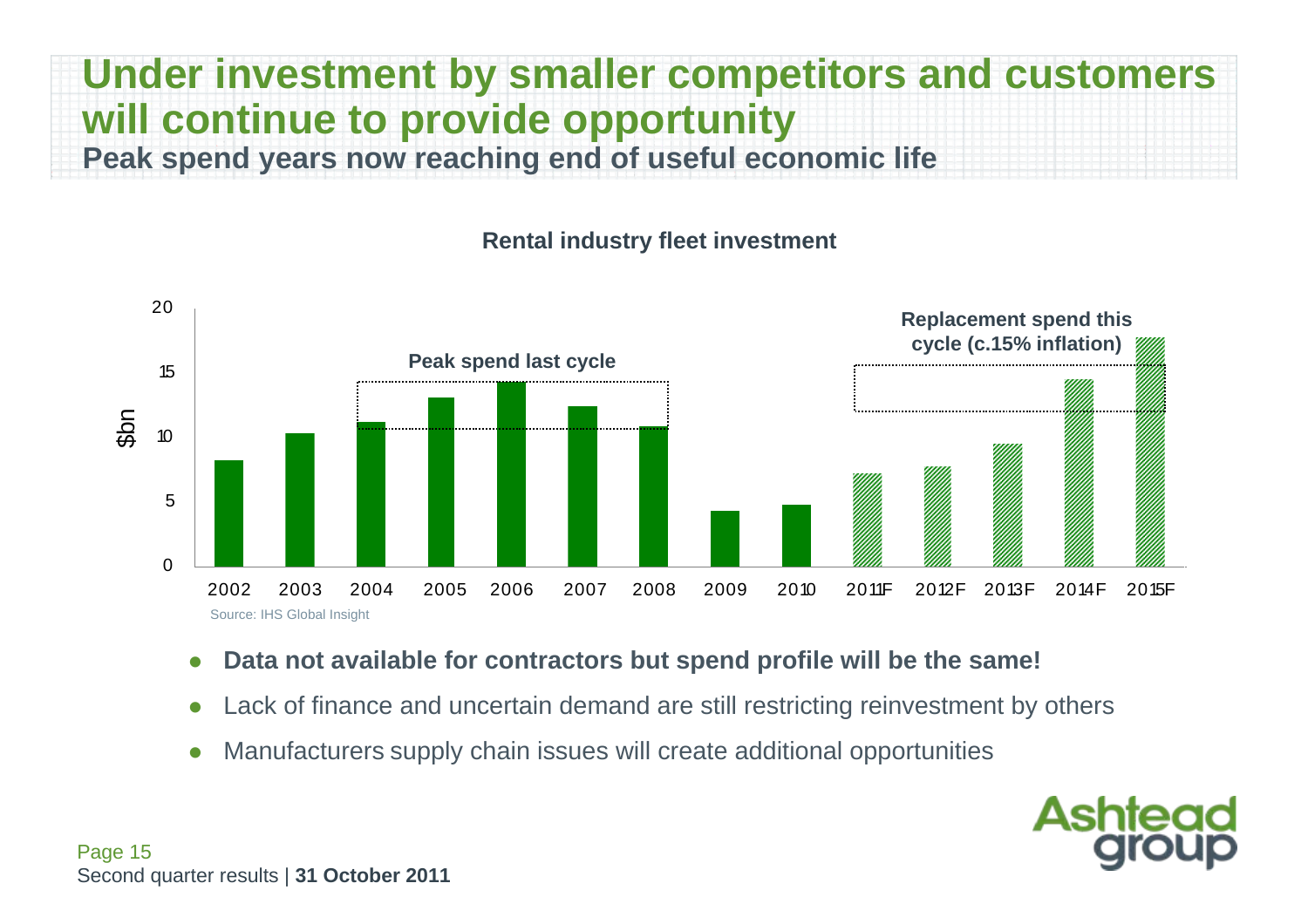# **Our investment strategy has created a clear opportunity to achieve significant market share gains**



- ● Other benefits of our early spend are:
	- facilitated better rental rates
	- better pricing for equipment
	- more proactive fleet management
	- coordinated disposal plan generates best returns



Page 16 Second quarter results | **31 October 2011**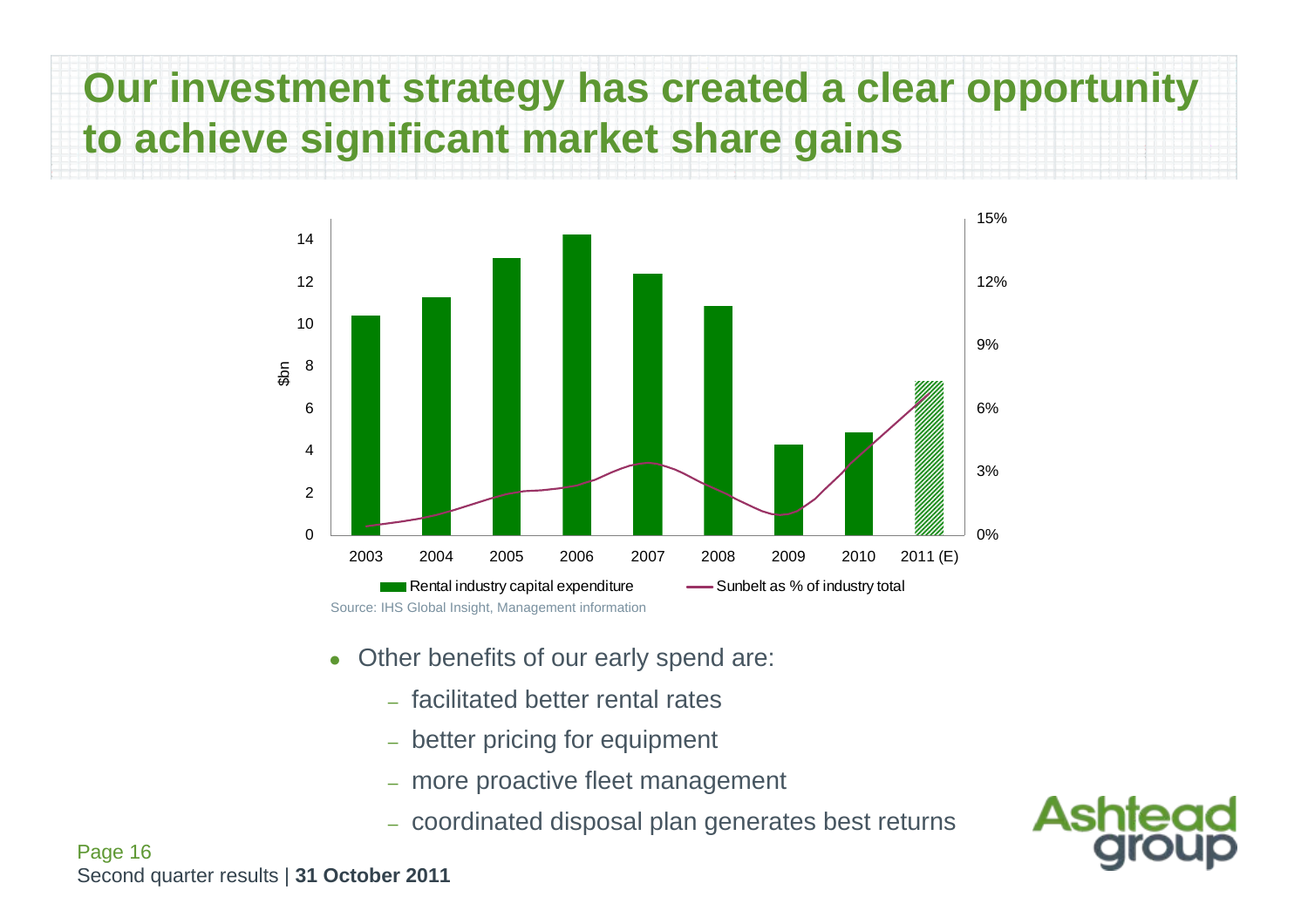# **Cyclical fleet investment strategy has been executed well Again made commitments to secure early season opportunities**



66%69%72% 75% 78%81%Jan Feb Mar Apr May Jun Jul Aug Sep Oct Rate inde x  $-2010$  2011 3% uplift **Sequential rate achievement**



Page 17 Second quarter results | **31 October 2011**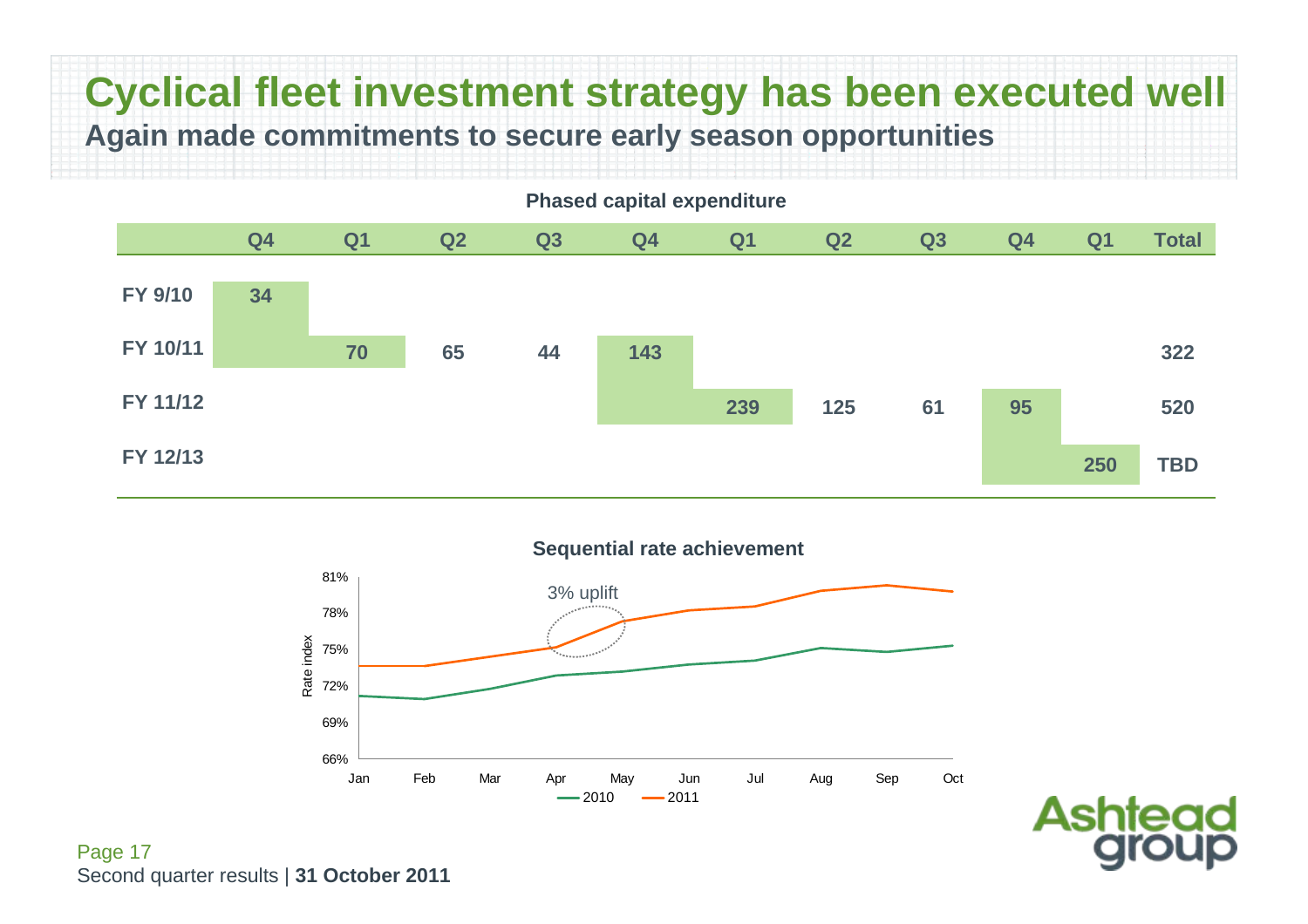# **Strong margin progression due to ongoing efficiency improvement**

- $\bullet$  Continue to benefit from sustainable restructuring
	- record fleet on rent in Q2
	- headcount down 23% from previous peak
- $\bullet$  Capital investment over the next three years will generate further annual savings due to long term initiatives started with the NationsRent acquisition
	- transportation efficiencies \$10m
	- whole life costing  $$15m$
- $\bullet$  Pricing tools starting to make a difference
	- real benefit is as utilisation rises



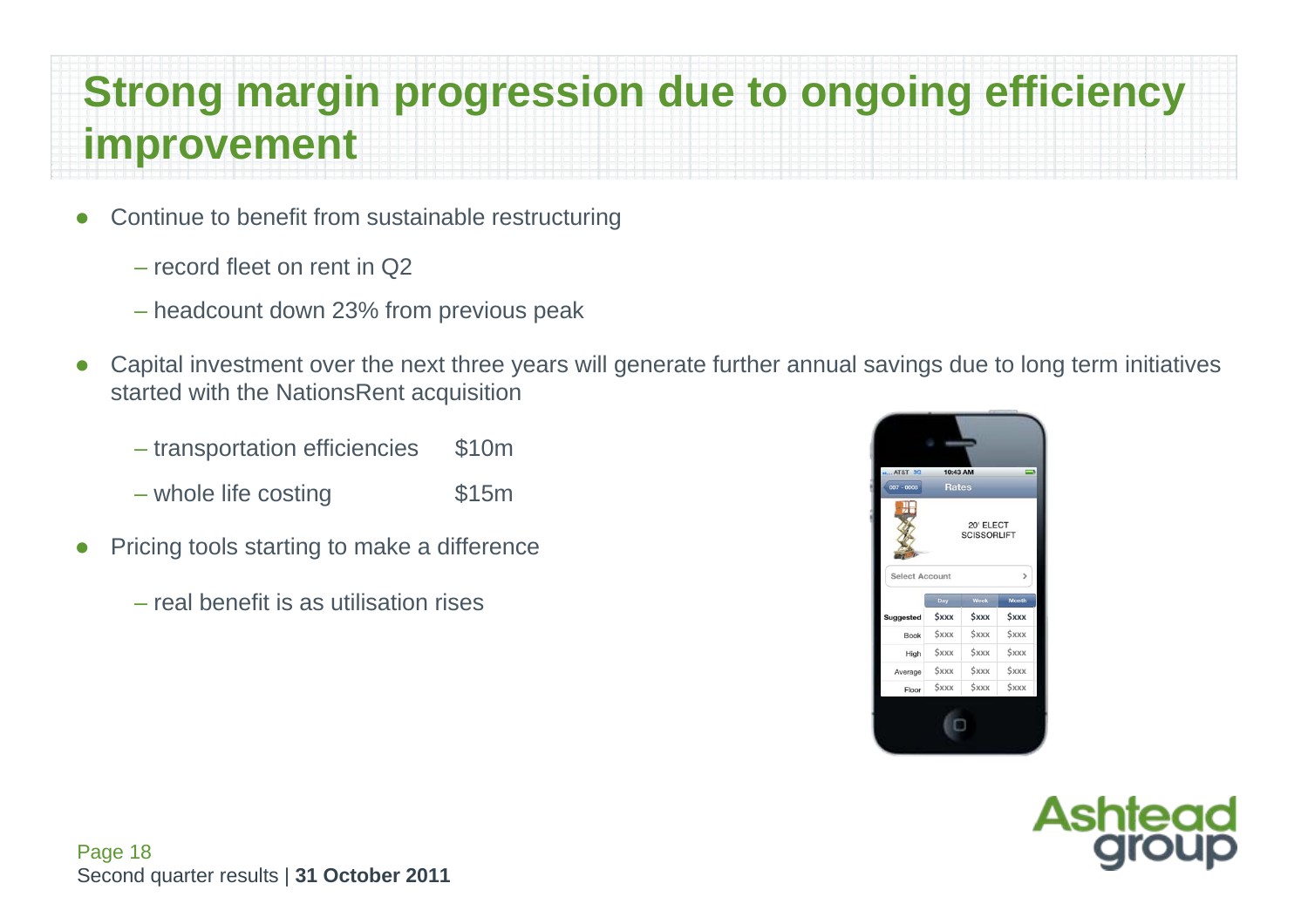# **Better pricing analytics driving improved performance Further benefit with cyclical recovery**

#### **Transactional rentals**



- transactional less price sensitive
- differentiating customers better
- over 50% of districts now have daily rates above previous peaks
- real upside potential as market recovers

#### **Long term rentals**



- market still tough for larger contractors
- need to be mindful of long term relationships but opportunities do exist
- need recovery to accelerate improvement

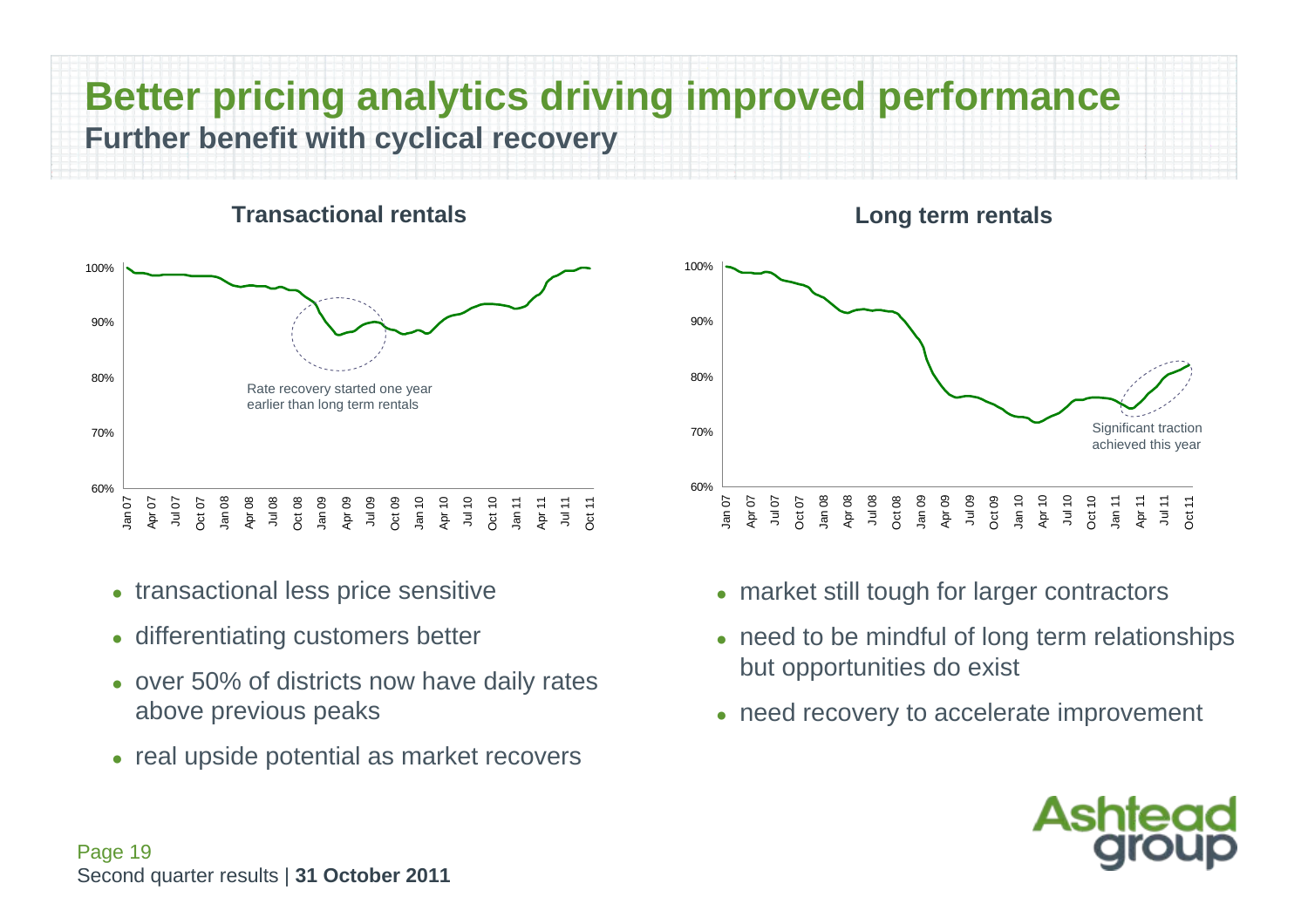# **Historically strong performance and improving in weak end markets Cyclical recovery only accelerates improvement**









#### **Closing fleet size (\$m) Fleet age (months) ABL availability (\$m)**





Page 20 Second quarter results | **31 October 2011**

Note: all data is for the six months ended or as at 31 October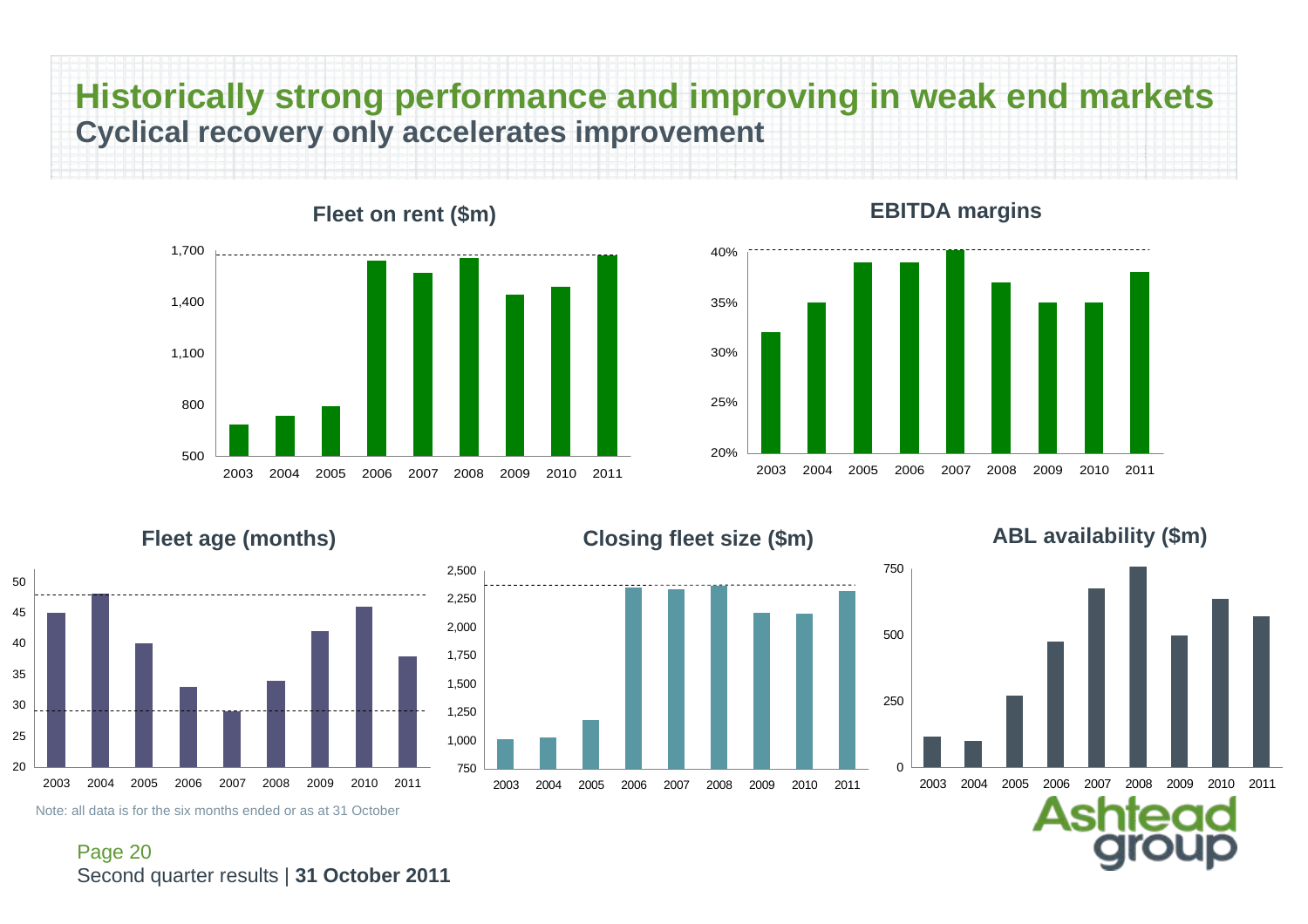# **A-Plant – revenue drivers**

**Improvement continued in Q2 - sacrificing volume for yield**







\*Q4, Q1 and Q2 yield excludes increased level of re-rent revenue resulting from recent contract win

Page 21 Second quarter results | **31 October 2011**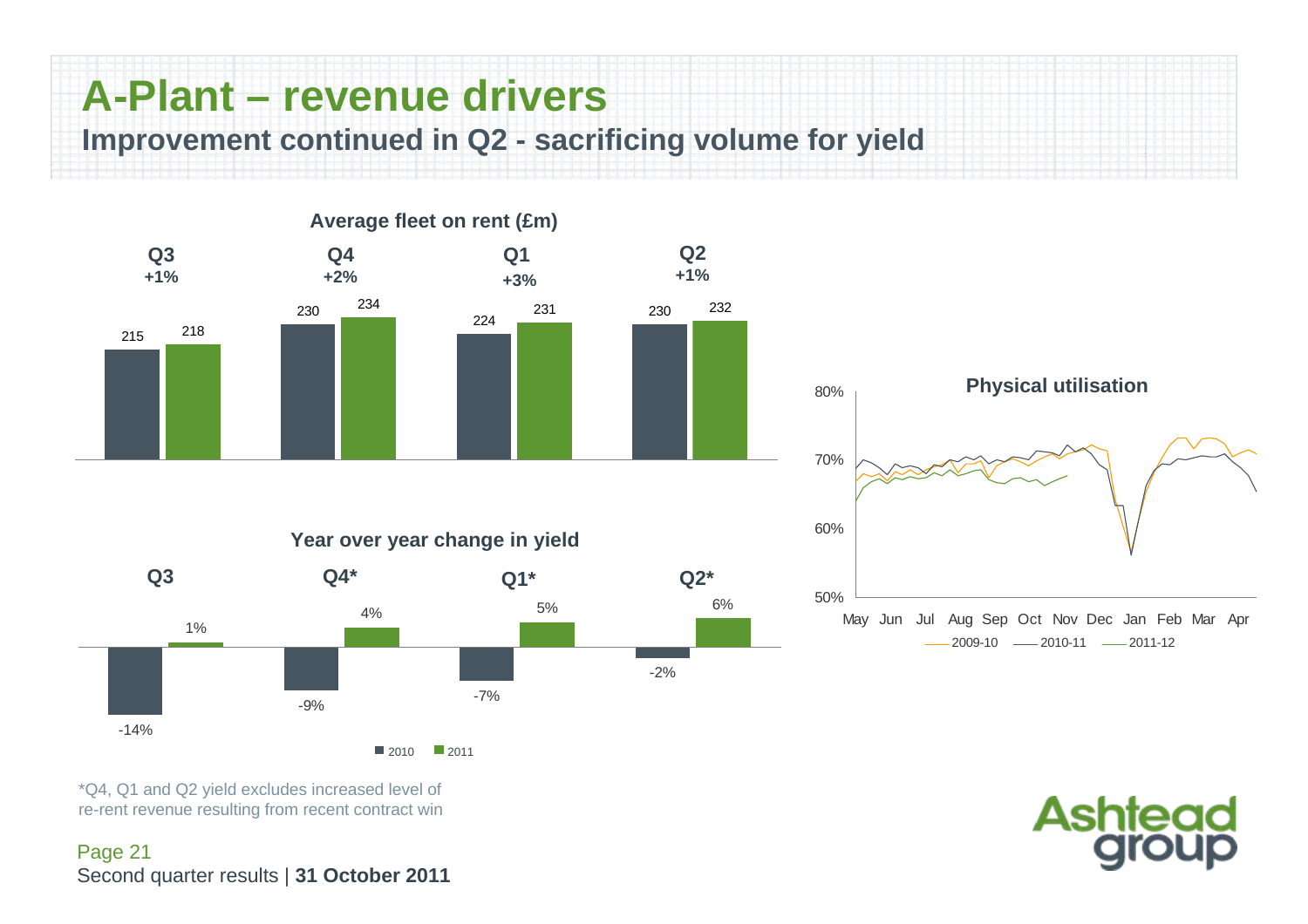# **UK market Uncertain outlook – still looks a long haul**

### **Total UK construction output**



#### Source: ONS, Construction Products Association (Autumn 2011)

### **Public and private growth rates**

|                      | 2011     | 2012      | 2013     |
|----------------------|----------|-----------|----------|
| <b>Public sector</b> | -6.6%    | $-11.3\%$ | $-7.5\%$ |
| Private sector       | $+2.2\%$ | $+0.7\%$  | $+3.6\%$ |
| Total                | $-1.1\%$ | $-3.6\%$  | $0.0\%$  |

- public sector expected to decline to 30% of total
- construction output still expected to be 6% lower than prerecession levels in 2015

Source: ONS, Construction Products Association (Autumn 2011)

- $\bullet$  Outlook is uncertain. Mood of customer base also remains cautious. Pace of private sector "plugging the gap" unclear
- $\bullet$  Will benefit from defleeting in the industry which is now greater than the US for the large rental companies
- $\bullet$ We are positioned to perform relatively well and will continue to focus on our core markets

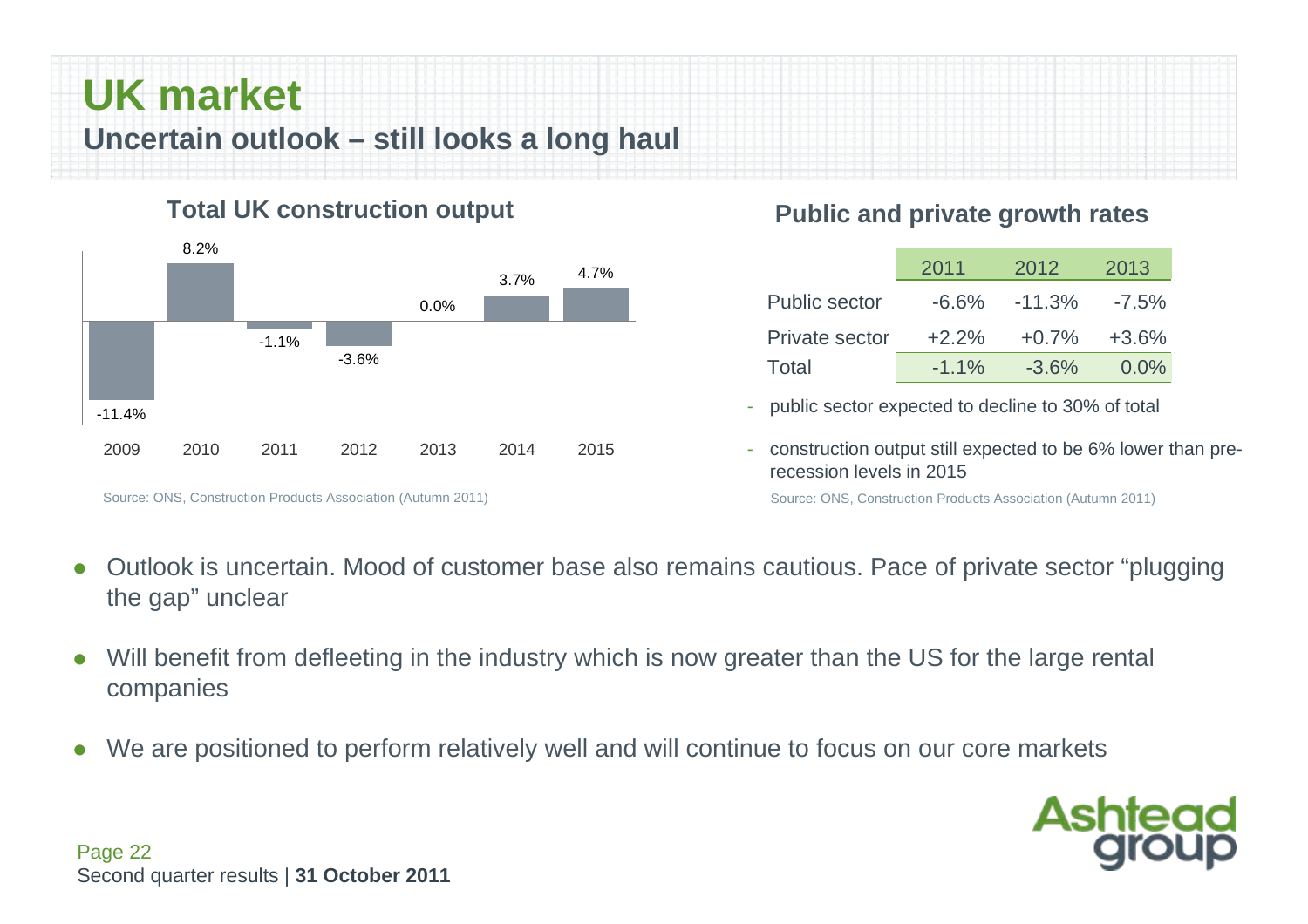

- ●The business clearly has a good momentum
- ●Benefiting from trend to rental and market share gains
- ●Results reflect strong execution of cyclical fleet investment strategy and operational improvement
- ● At a low point in construction markets we are at near record performance across a range of metrics and are improving
- ●We have the fleet size, infrastructure and importantly the debt structure to continue our strategy
- ●Therefore the longer term outlook is very positive as markets eventually recover
- ● In the short term, as we continue to benefit from current trends, we now anticipate a full year profit substantially ahead of our earlier expectations

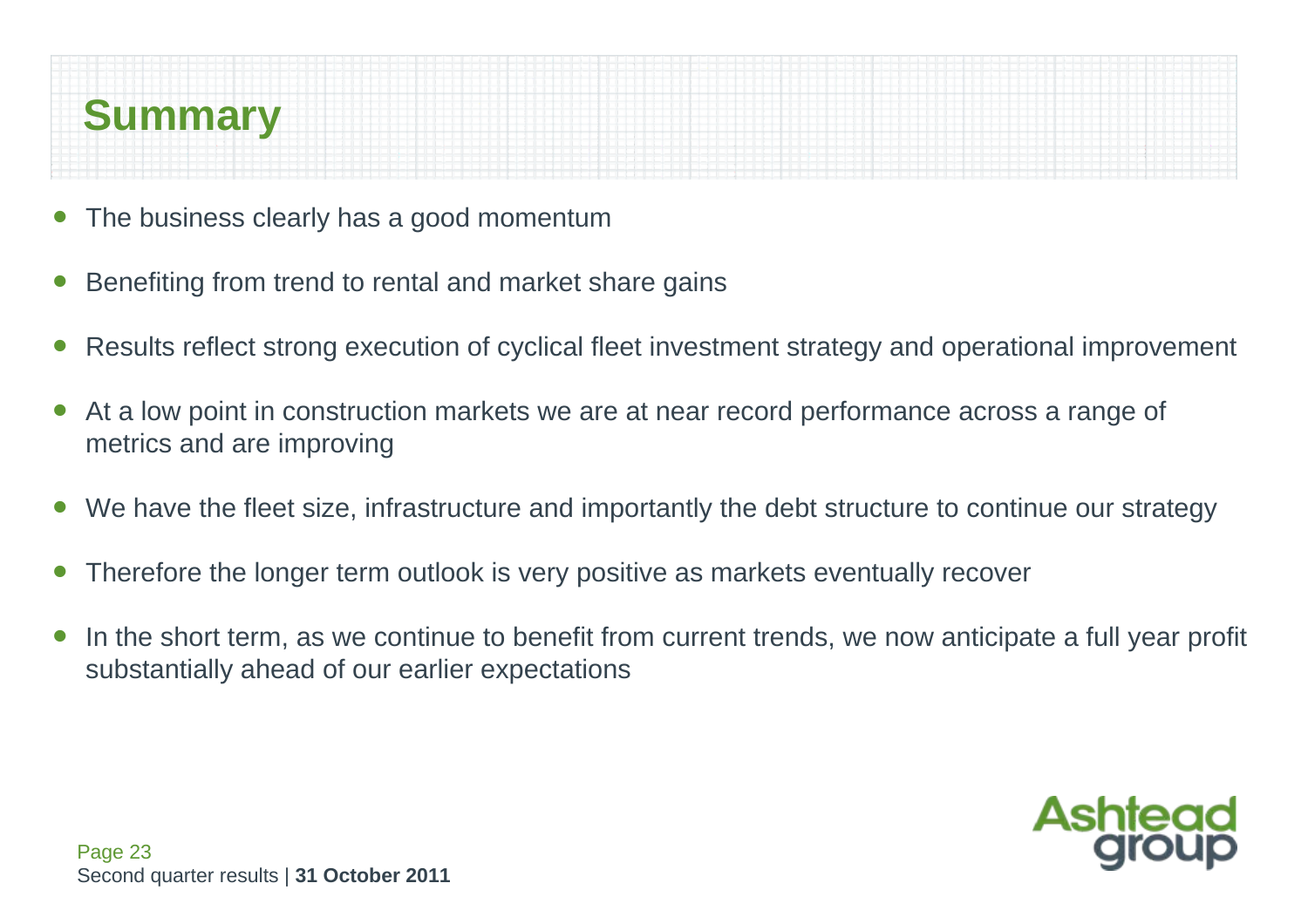



Page 24 Second quarter results | **31 October 2011**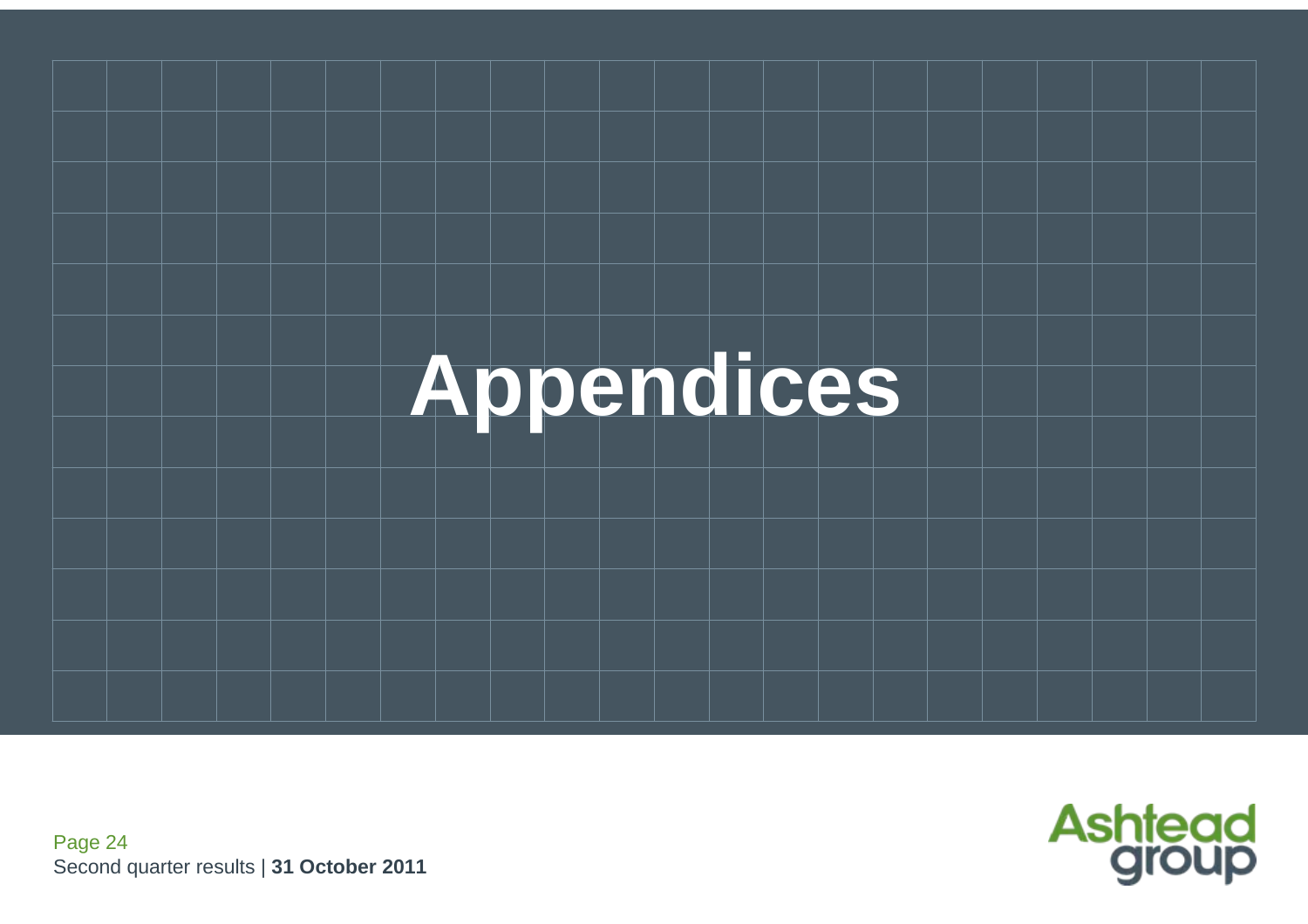## **Relative performance**

**All major players benefitting from opportunities in the market**

|                                    | <b>Sunbelt</b> |            | <b>United Rentals</b> |            | <b>RSC</b> |            |
|------------------------------------|----------------|------------|-----------------------|------------|------------|------------|
|                                    | Q2             | <b>LTM</b> | Q3                    | <b>LTM</b> | Q3         | <b>LTM</b> |
| Rental revenue                     | 367            | 1,221      | 604                   | 2,059      | 361        | 1,235      |
| Rental revenue growth              | 28%            | 21%        | 19%                   | 15%        | 24%        | 21%        |
|                                    |                |            |                       |            |            |            |
| Change in volume                   | 14%            | 9%         | 15%                   | 14%        | 19%        | 18%        |
| Change in yield                    | 7%             | 8%         | 4%                    | $1\%$      | 5%         | 3%         |
| Change in rate as reported         | n/a            | n/a        | 8%                    | n/a        | 5%         | n/a        |
|                                    |                |            |                       |            |            |            |
| EBITDA <sup>1</sup>                | 162            | 472        | 277                   | 798        | 161        | 508        |
| <b>EBITDA</b> margin               | 39%            | 34%        | 39%                   | 32%        | 40%        | 35%        |
|                                    |                |            |                       |            |            |            |
| Operating profit                   | 100            | 237        | 156                   | 328        | 74         | 175        |
| Operating profit %                 | 24%            | 17%        | 22%                   | 13%        | 18%        | 12%        |
|                                    |                |            |                       |            |            |            |
| Average fleet on rent <sup>2</sup> | 1,737          | 1,528      | 3,100                 | 2,721      | 1,897      | 1,673      |
| $$$ utilisation <sup>3</sup>       |                | 55%        |                       | 52%        |            | 50%        |
|                                    |                |            |                       |            |            |            |
| Debt leverage                      |                | 2.7        |                       | 3.6        |            | 4.4        |

**Ashtead**<br>group

1 Q2/Q3 includes gains on sale of used equipment of \$5m, \$15m and \$12m for Sunbelt, United Rentals and RSC respectively

2 Calculated as physical utilisation multiplied by average fleet size

<sup>3</sup> Rental revenue divided by average fleet size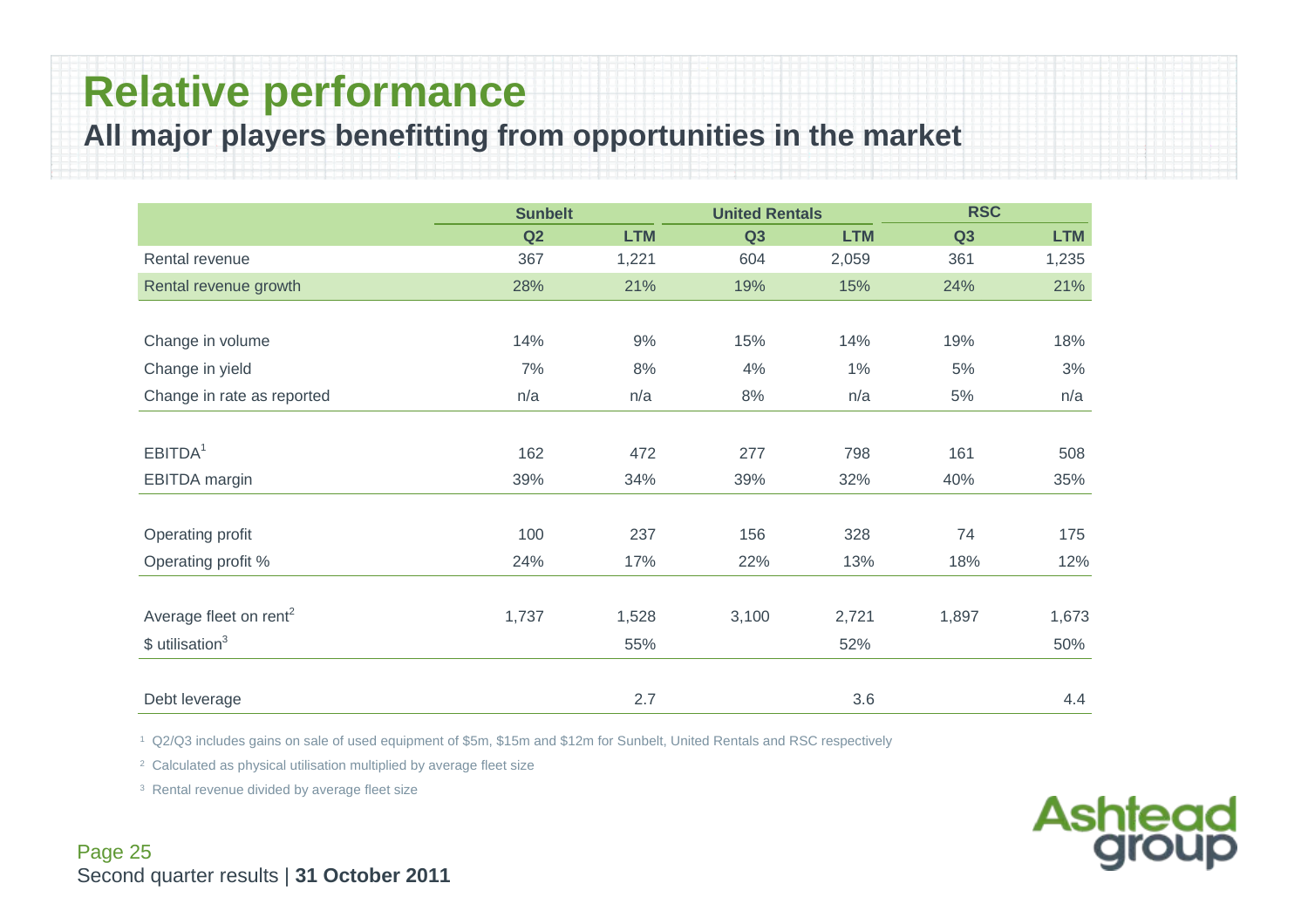

### Annual percentage change in construction headcount by month

#### 12-Month Percent Change

Series Id: CES2000000001 Seasonally Adjusted Super Sector: Construction Industry: Construction **NAICS Code:** 23 ALL EMPLOYEES, THOUSANDS Data Type:

#### Download: <u>델.xls</u>

| Year             | Jan     | Feb     | Mar     | Apr     | <b>May</b> | <b>Jun</b> | Jul     | Aug     | Sep              | <b>Oct</b> | <b>Nov</b> | <b>Dec</b> | Annual |
|------------------|---------|---------|---------|---------|------------|------------|---------|---------|------------------|------------|------------|------------|--------|
| 2001             | 1.1     | 1.6     | 0.7     | 0.7     | 1.2        | 0.9        | 0.8     | 0.5     | 0.1              | $-0.1$     | $-0.5$     | $-0.1$     |        |
| 2002             | $-0.7$  | $-1.1$  | $-1.6$  | $-2.0$  | $-2.4$     | $-2.0$     | $-2.3$  | $-1.8$  | $-1.6$           | $-1.7$     | $-1.0$     | $-1.3$     |        |
| 2003             | $-1.0$  | $-1.5$  | $-1.5$  | $-0.3$  | 0.3        | 0.3        | 0.7     | 0.9     | 1.2              | 1.4        | 1.2        | 1.9        |        |
| 2004             | 2.1     | 2.6     | 3.5     | 3.2     | 3.6        | 3.6        | 3.6     | 3.6     | 3.6              | 4.3        | 4.3        | 4.2        |        |
| 2005             | 3.6     | 4.6     | 4.3     | 5.3     | 5.0        | 5.3        | 5.4     | 5.6     | 5.5              | 5.4        | 6.1        | 5.8        |        |
| 2006             | 7.1     | 7.1     | 7.1     | 6.3     | 5.7        | 5.0        | 4.9     | 4,4     | 4.1              | 3.0        | 1.9        | 2.0        |        |
| 2007             | $1.5\,$ | $-0.6$  | 0.2     | $-0.5$  | $-0.5$     | $-0.2$     | $-0.7$  | $-1.4$  | $-1.9$           | $-1.6$     | $-1.7$     | $-2.6$     |        |
| 2008             | $-3.2$  | $-2.5$  | $-4.0$  | $-4.6$  | $-5.1$     | $-6.2$     | $-6.6$  | $-6.5$  | $-7.0$           | $-7.9$     | -9.6       | $-10.5$    |        |
| 2009             | -12.3   | $-13.2$ | $-15.0$ | $-16.1$ | $-16.2$    | $-16.8$    | $-17.2$ | $-17.8$ | $-17.9$          | $-17.9$    | -16.5      | $-15.7$    |        |
| 2010             | $-14.8$ | $-14.3$ | $-11.8$ | $-9.6$  | $-9.3$     | $-8.2$     | $-7.2$  | $-5.6$  | -4.6             | $-3.7$     | -3.3       | $-2.6$     |        |
| 2011             | $-1.9$  | $-0.3$  | $-0.5$  | $-0.7$  | 0.0        | 0.2        | 0.6     | 0.0     | 0.6 <sub>1</sub> | 0.4(P)     | 0.3(P)     |            |        |
| $P:$ preliminary |         |         |         |         |            |            |         |         |                  |            |            |            |        |

http://data.bls.gov/pdq/querytool.jsp?survey=ce



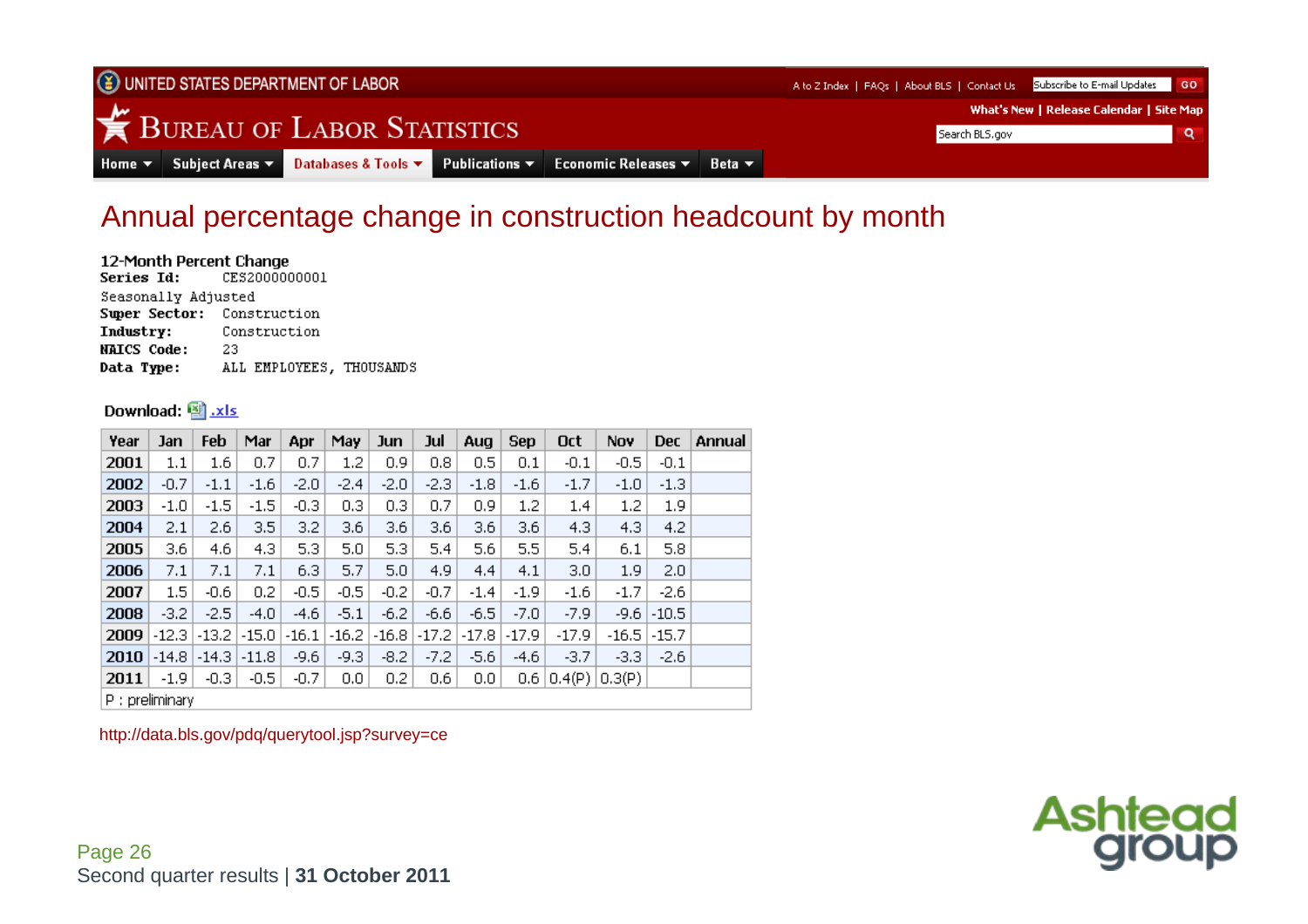# **Divisional performance – Q2**

|                                                    | <b>Revenue</b> |       |        |       | <b>EBITDA</b> |        | <b>Profit</b> |        |         |  |
|----------------------------------------------------|----------------|-------|--------|-------|---------------|--------|---------------|--------|---------|--|
|                                                    | 2010           | 2011  | change | 2010  | 2011          | change | 2010          | 2011   | change  |  |
| Sunbelt (\$m)                                      | 317.7          | 414.7 | $+31%$ | 111.7 | 161.6         | $+45%$ | 54.8          | 99.6   | $+82%$  |  |
|                                                    |                |       |        |       |               |        |               |        |         |  |
| Sunbelt (£m)                                       | 202.5          | 259.3 | $+28%$ | 71.3  | 101.0         | $+42%$ | 35.0          | 62.2   | $+77%$  |  |
| A-Plant                                            | 42.7           | 47.6  | $+11%$ | 12.1  | 13.5          | $+11%$ | 2.2           | 3.0    | $+38%$  |  |
| Group central costs                                | ٠              | ٠     |        | (1.6) | (1.8)         | $+6%$  | (1.7)         | (1.8)  | $+6%$   |  |
|                                                    | 245.2          | 306.9 | $+25%$ | 81.8  | 112.7         | $+38%$ | 35.5          | 63.4   | +78%    |  |
| Net financing costs                                |                |       |        |       |               |        | (17.4)        | (12.8) | $-26%$  |  |
| Profit before tax, remeasurements and amortisation |                |       |        |       |               |        | 18.1          | 50.6   | $+179%$ |  |
| Fair value remeasurements and amortisation         |                |       |        |       |               |        | (8.5)         | (0.8)  |         |  |
| Profit before taxation                             |                |       |        |       |               |        | 9.6           | 49.8   | $+417%$ |  |
| <b>Taxation</b>                                    |                |       |        |       |               |        | (3.5)         | (18.3) |         |  |
| Profit after taxation                              |                |       |        |       |               |        | 6.1           | 31.5   | $+420%$ |  |

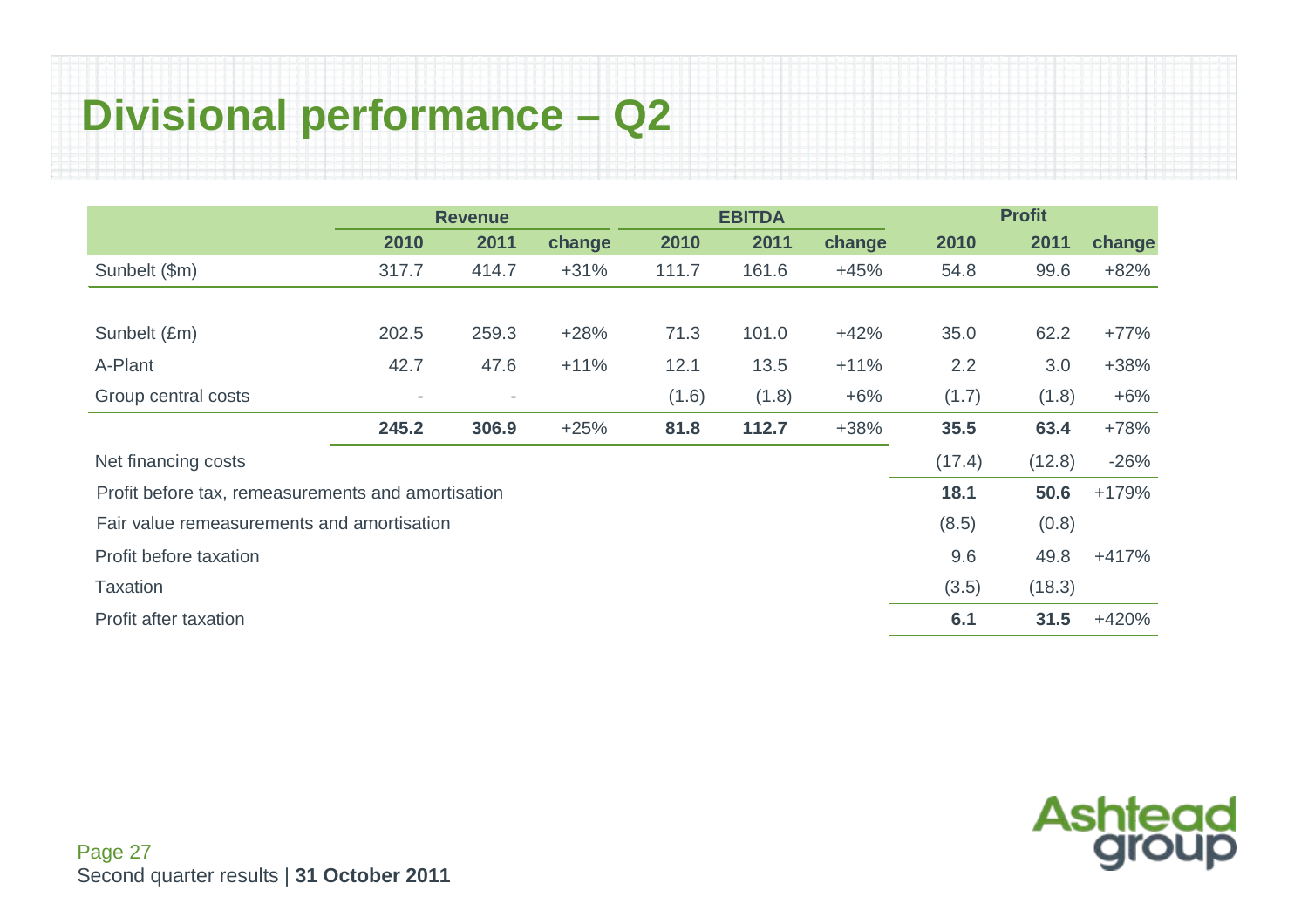# **Divisional performance – LTM**

|                                                    | <b>Revenue</b>           |         |        |       | <b>EBITDA</b> |        | <b>Profit</b> |        |        |  |
|----------------------------------------------------|--------------------------|---------|--------|-------|---------------|--------|---------------|--------|--------|--|
|                                                    | 2010                     | 2011    | change | 2010  | 2011          | change | 2010          | 2011   | change |  |
| Sunbelt (\$m)                                      | 1,119.4                  | 1,385.5 | $+24%$ | 364.0 | 471.9         | $+30%$ | 135.6         | 236.6  | $+74%$ |  |
|                                                    |                          |         |        |       |               |        |               |        |        |  |
| Sunbelt (£m)                                       | 721.0                    | 862.6   | $+20%$ | 235.0 | 293.1         | $+25%$ | 88.1          | 146.7  | $+67%$ |  |
| A-Plant                                            | 160.7                    | 177.1   | $+10%$ | 42.7  | 44.8          | $+5%$  | 2.9           | 3.8    | $+31%$ |  |
| Group central costs                                | $\overline{\phantom{a}}$ |         |        | (6.3) | (7.7)         | $+22%$ | (6.5)         | (7.8)  | $+20%$ |  |
|                                                    | 881.7                    | 1,039.7 | $+18%$ | 271.4 | 330.2         | $+22%$ | 84.5          | 142.7  | +69%   |  |
| Net financing costs                                |                          |         |        |       |               |        | (69.6)        | (57.3) | $-18%$ |  |
| Profit before tax, remeasurements and amortisation |                          |         |        | 14.9  | 85.4          | +473%  |               |        |        |  |
| Remeasurement and amortisation                     |                          |         |        |       |               | (5.1)  | (24.4)        |        |        |  |
| Profit before taxation                             |                          |         |        |       |               |        | 9.8           | 61.0   |        |  |
| <b>Taxation</b>                                    |                          |         |        |       |               |        | (3.5)         | (23.1) |        |  |
| Profit after taxation                              |                          |         |        |       |               |        | 6.3           | 37.9   |        |  |

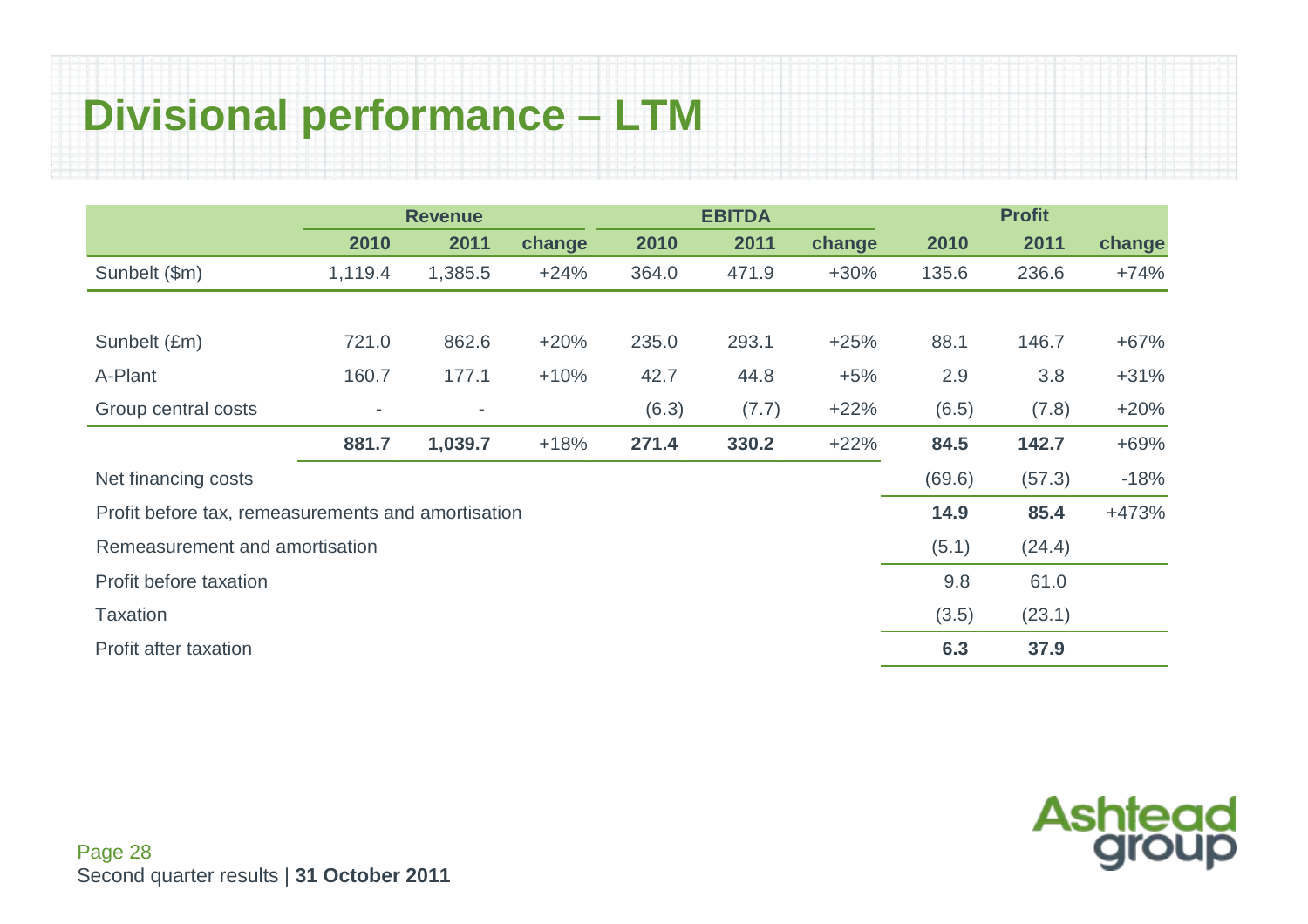# **Cash flow funds organic fleet growth**

|                                                      |      |                          |        |       |       |       |       |      |       | <b>LTM</b>    |
|------------------------------------------------------|------|--------------------------|--------|-------|-------|-------|-------|------|-------|---------------|
| $(\text{Em})$                                        | 2003 | 2004                     | 2005   | 2006  | 2007  | 2008  | 2009  | 2010 | 2011  | <b>Oct 11</b> |
| <b>EBITDA before exceptional items</b>               | 150  | 147                      | 170    | 225   | 310   | 380   | 359   | 255  | 284   | 330           |
| <b>EBITDA</b> margin                                 | 28%  | 29%                      | $32\%$ | 35%   | 35%   | 38%   | 33%   | 30%  | 30%   | 32%           |
| Cash inflow from operations before fleet changes and |      |                          |        |       |       |       |       |      |       |               |
| exceptionals                                         | 157  | 140                      | 165    | 215   | 319   | 356   | 374   | 266  | 280   | 309           |
| Cash conversion ratio                                | 105% | 95%                      | 97%    | 96%   | 97%   | 94%   | 104%  | 104% | 99%   | 94%           |
| Maintenance capital expenditure                      | (89) | (83)                     | (101)  | (167) | (245) | (231) | (236) | (43) | (203) | (277)         |
| Disposal proceeds                                    | 29   | 32                       | 36     | 50    | 78    | 93    | 92    | 31   | 60    | 77            |
| Interest and tax                                     | (40) | (33)                     | (31)   | (41)  | (69)  | (83)  | (64)  | (54) | (71)  | (61)          |
| Growth capital expenditure                           | (18) | $\overline{\phantom{a}}$ | (10)   | (63)  | (63)  | (120) |       |      |       | (87)          |
| Dividends paid                                       | (9)  | $\overline{\phantom{a}}$ | $\sim$ | (2)   | (7)   | (10)  | (13)  | (13) | (15)  | (15)          |
| Cash available to fund debt paydown or M&A           |      | 56                       | 59     | (8)   | 13    | 5     | 153   | 187  | 51    | (54)          |

- ●Healthy EBITDA margins ensure significant top line cash generation throughout the cycle
- $\bullet$ Cash from operations funds organic growth investment, tax, interest and dividends
- ●Historically, debt has only increased at times of large scale M&A

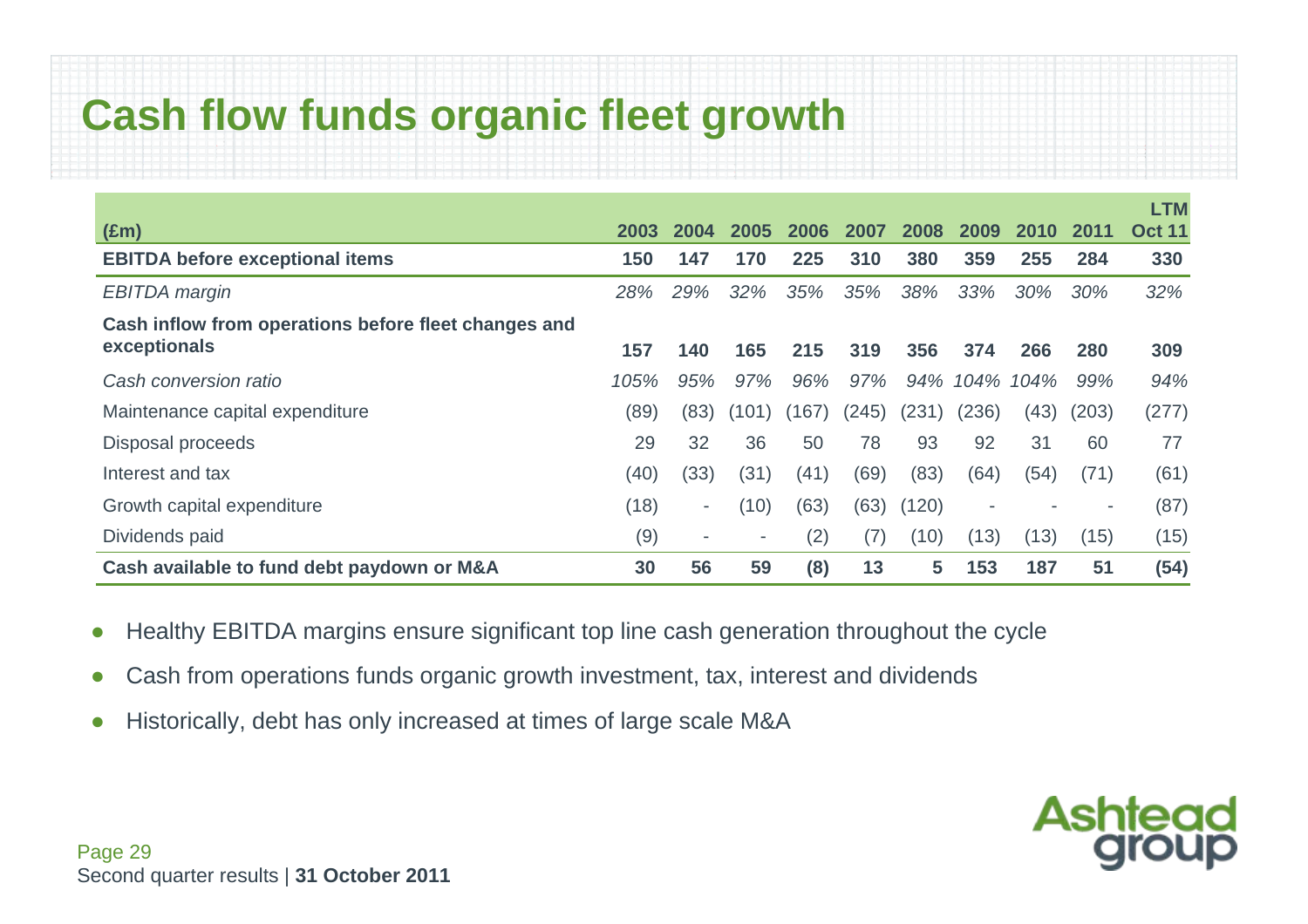# **Good early progression in RoI in US A-Plant continues to improve but long way to acceptable returns**





**Sunbelt RoI A-Plant RoI**